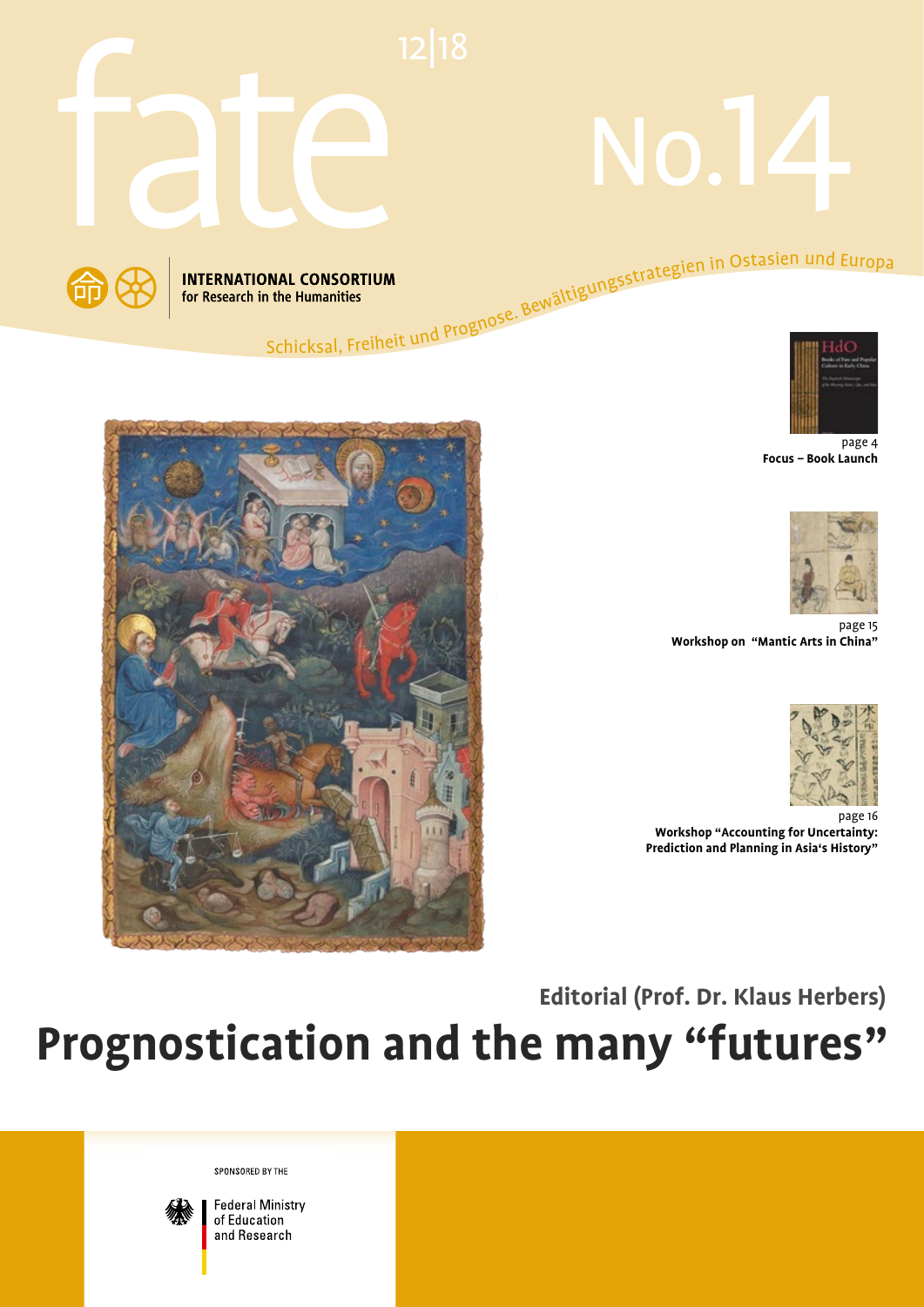#### **IMPRINT**

#### Publisher



**INTERNATIONAL CONSORTIUM** for Research in the Humanities

**INTERNATIONALES KOLLEG** für Geisteswissenschaftliche Forschung

Director Prof. Dr. Michael Lackner

Editor Dr. Rolf Scheuermann

The whole newsletter has been proofread by Dr. Sue Casson. Editorial assistance: Matthias Schumann, Juliane Krüger, and Alanah Marx.

#### **'Käte Hamburger Center (KHC) – Advanced Study in the Humanities'**

*is the official name of the ten 'International Consortia for Research in the Humanities' that are funded by the German Ministry of Education and Research. We are therefore sometimes referring to the 'IKGF' (Internationales Kolleg für Geisteswissenschaftliche Forschung) as KHC in our publications.*

International Consortium for Research in the Humanities Hartmannstraße 14 91052 Erlangen - Germany Telefon: +49 (0)9131 85 - 64340 Fax: +49 (0)9131 85 - 64360 Email: redaktion@ikgf.uni-erlangen.de Internet: www.ikgf.fau.de

ISSN (Print) 2364-2580 ISSN (Online) 2364-2661

Design and Layout Masami Hirohata

#### Circulation and Print

This newsletter is published in English and printed in 750 copies. To receive regular information about ongoing events at the consortium, please subscribe to (ikgf-info). To receive the electronic version of this newsletter, please subscribe to (ikgf-news). Both actions are possible via our website www.ikgf.de. If you prefer to receive the printed version of this newsletter, please notify the editor.

We have endeavoured to obtain all rights of use for the publication of materials of third parties. In case rights of use have not been clarified, please contact the IKGF.

#### Dear Readers,

How do varying notions about the future in different cultures relate to prognostic techniques? This is a question that IKGF Deputy Director Professor Klaus Herbers addresses in the editorial of this fourteenth issue of *fate*, the IKGF newsletter. With great pleasure, we further introduce to you a recent IKGF publication in *Focus*, which reports on the launch of a publication by Donald Harper and Marc Kalinowski that introduces daybooks in ancient China.

During the summer term of 2017, the Consortium organized a multidisciplinary lecture series, and we present summaries of all of the related papers, covering Jesuit, African, Tibetan, and, of course, also Chinese and Medieval Studies. This section is followed by a report on the second workshop on *Mantic Arts in China* that was held in preparation for the first volume of our handbook. We further report on the workshop entitled *Accounting for Uncertainty: Prediction and Planning in Asia's History*, which formed part of a series of events organized in cooperation with the Max Planck Institute for the History of Science, Berlin.

Finally, as always, I hope that you will enjoy browsing these pages, and look forward to your comments and suggestions!

> Dr. Rolf Scheuermann (*Research Coordinator*)

*Title page: Apocalypse flamande - BNF Néerl3; Source: https://upload.wikimedia.org/wikipedia/ commons/7/7d/Apocalypse\_flamande\_-\_ BNF\_N%C3%A9erl3\_f.7r\_Four\_Horsemen.jpg*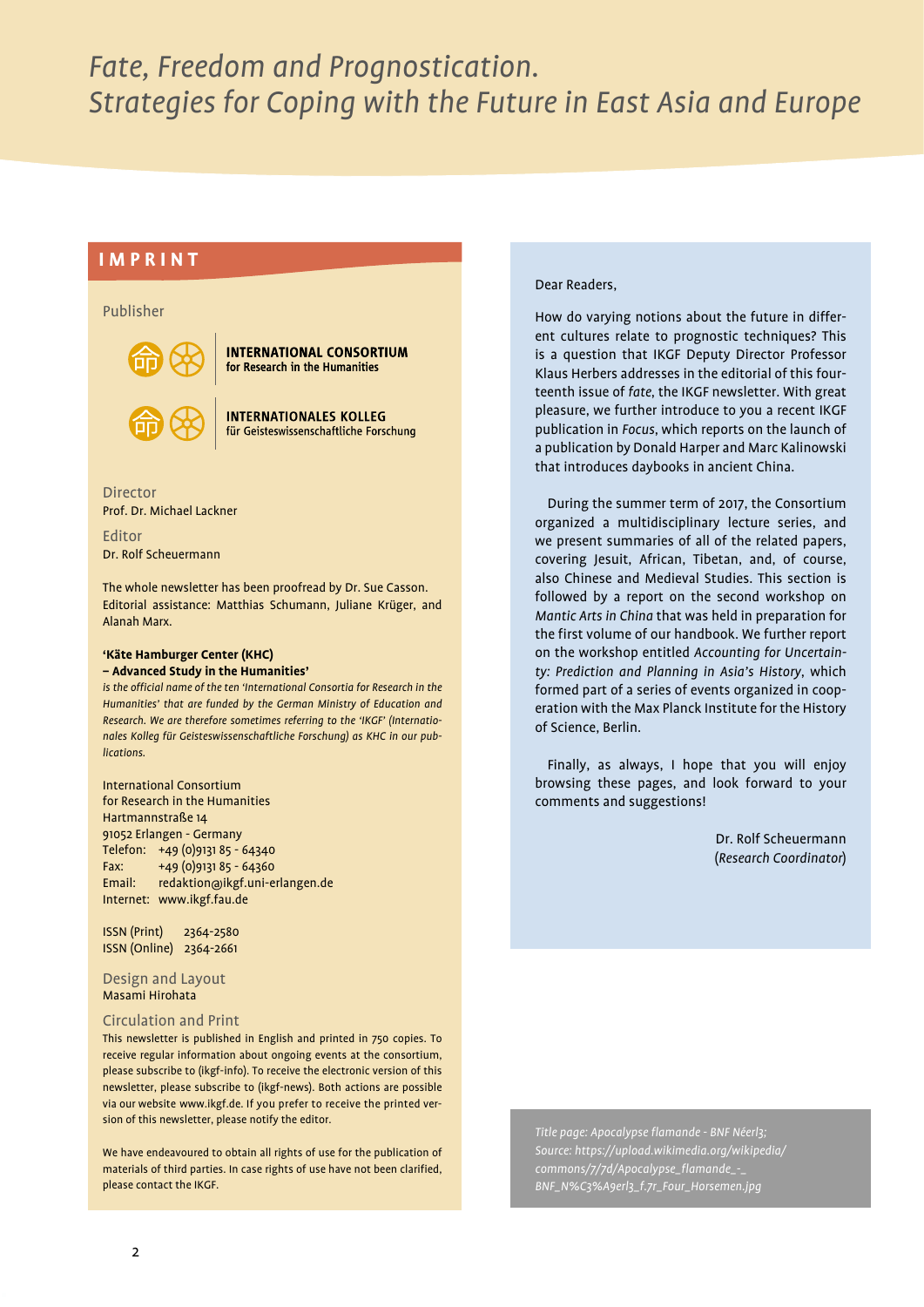## **Prognostication and the many "futures"**

What do we understand nowadays by the terms 'prognostication' and 'future'? They are connected, but how? In all societies, prognostication tends to be practiced, and almost everywhere techniques were developed to be able to foresee the future. This variety of practices will be documented by the shortly to be published handbook entitled "Prognostication in Medieval European and Mediterranean Societies," which will also encompass other areas beyond the Latin-Christian Western world. The wide range of related practices makes it almost impossible to determine their concrete usage. Therefore, the handbook offers space for discussing the development of the ideas and conceptions underlying these practices. The individual aspects and the correlation between them were discussed during several intensive workshops, as described in the focus-article of *fate* no. 12.

Naturally, the relationship between theory and practice is not a simple one. The following two quotes from the 9<sup>th</sup> century of the Latin Middle Ages show how differently the end of the world and the imminent future can be interpreted:

"*As the end of the world approached with increased subversion and reliable, palpable signs that appeared to many, we swore to go to Rome in order to pray.*"

This was written around 870 by the Breton, Duke Salomo, and ostensibly addressed to Pope Adrian II. (867–872). Salomo continues his letter by explaining that the reason why he would not be completing his journey to Rome was the threat of the heathen (in this case, the Normans), that prevented him from setting out. Instead, he sends a valuable statue and other gifts to Rome in order to request relics for the new monastery on his peninsula. The short text contains the explicit notion of the imminent end of the world, interprets the Norman raids as clear signs (*signa manifesta*) which herald the end and denotes his own oath to pray in Rome as their practical consequence.

Such signs could also lead to a completely different assessment, such as the following, that occurred just four years earlier. At the end of 866, pope Nicholas I. (858–867) writes in a letter to the eastern patriarchate:

"*Keep an eye on the future, but be aware of coming troubles; You are doctors, predict the threatening diseases based on the signs that precede them; […] You are the watchmen, climb the spiritual heights to identify from afar the most ferocious animal as it descends upon the Lord's flock; raise your voice like a trumpet and announce their crimes to God's chosen people; […] be steady and strong, […] resist – with whatever force possible – those who act wrongly: and so it shall transpire, that you may not be accused of your silence like mute dogs nor be compelled to justify your accountability to the Lord for hiding the money.*"

Both of these sources demonstrate how the future can be understood differently, i.e., the future in the sense of the end of the world or a relatively near future that can be shaped as a doctor does. Both of these concepts result from practices and are based on biblical notions.



Prof. Dr. Klaus Herbers, deputy director of the IKGF, presented Pope *Francis the new edition of the "Regesta Pontificium Romanorum" during an official audience at the St. Peter's Square, Vatican. The "Regesta" are an essential tool for the research on decision-making at the medieval papal court, but they also contain relevant material on the notions of time and the papal policy regarding aspects of prognostication like the prohibition of divination. Photo: Klaus Herbers*

Our handbook is insufficiently large to address these differences in detail, but it can raise awareness of these junctures between notions and practices, and intimate that the relationship between them is not always clear-cut, but often polyvalent in nature.

> Prof. Dr. Klaus Herbers *(IKGF, deputy Director)*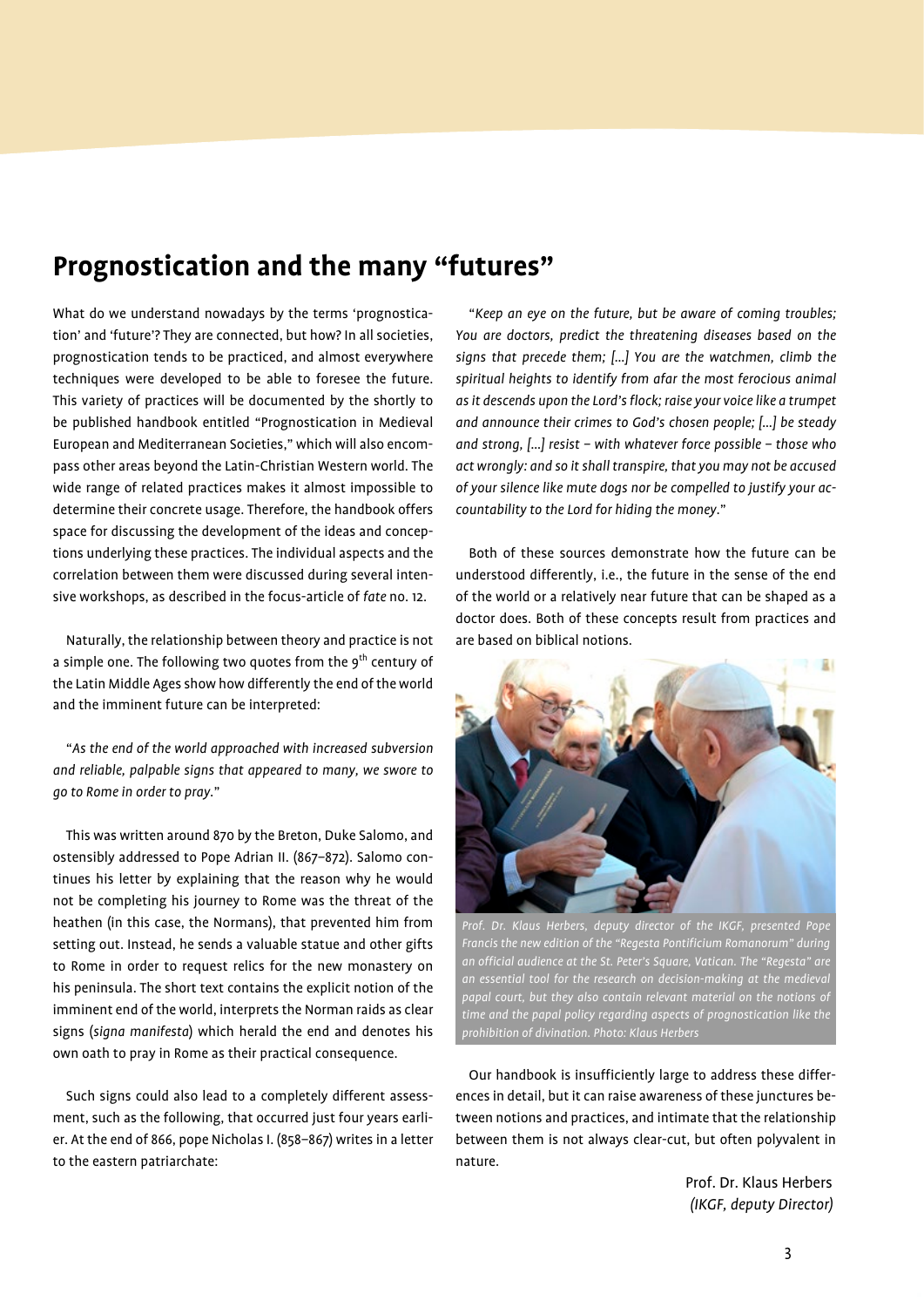#### **FOCUS**

## Book Launch on June 5, 2018: **Books of Fate and Popular Culture in Early China. The Daybook Manuscripts of the Warring States, Qin, and Han edited by Donald Harper and Marc Kalinowski**

The study of ancient China, which roughly covers the period from the  $5<sup>th</sup>$  century BCE to the  $2<sup>nd</sup>$  century CE, has fundamentally changed during the past five decades due to the discovery of manuscript texts. Many of these manuscripts are preserved on bamboo scrolls, some also on silk fabric or wooden tablets, and many have been found in tombs as burial objects. These manuscripts equip us with a better understanding of how previously known texts were transmitted, but, more importantly, also about what has not been transmitted. They show the bias within the traditional reception, which focused on certain types

of events and literature respectively. In contrast, recent discoveries have yielded entire new genres of texts, texts which clearly played a role not only in the lives of the elites, but also those of lower-status people, and which reflect the lives of these people, at times even giving them a voice.

One of these previously unknown types of texts are the daybooks (*rishu* 日書), a kind of miscellany related, among other things, to the identification of propitious days for different types of activities. When, in 1975, archaeologists for the first

time unearthed two daybook manuscripts, they were baffled by the contents, as can be seen from their excavation report. Since then, however, a sizeable corpus of daybook manuscripts has been discovered in different parts of China, from different periods, covering at least the three last centuries BCE and giving us a far clearer idea of this genre. The growing size of the excavated corpus eventually prompted Marc Kalinowski (École Pratique des Hautes Études and Chair of the IKGF advisory board) and Donald Harper (University of Chicago) to initiate a long-term project dedicated to Chinese daybook manuscripts, conceived at and sponsored by the IKGF.

It is to the great merit of Marc Kalinowski and Donald Harper that they have recognized the importance of this new genre for the study of popular culture in early China and the advancement of the interdisciplinary study of hemerology. The authors understand hemerology as a concern with "the ideas, practices, and texts in all cultures that relate time as expressed in the calendar to daily fortune in the collective experience of a people." Despite the fact that daybook manuscripts were discovered over a period of more than four decades, this volume is the first book-length study to tackle hemerological materials from

> China in a systematic manner. The book brings together eleven of the foremost Chinese and Western specialists, who examine the daybooks from different perspectives, showing their significance as manuscript-objects intended for everyday use and situating them within the material and religious culture of the period. At the same time, the editors understand hemerology as a transcultural phenomenon that occurs similarly in the ancient Near East and medieval Europe.

When Assyrian hemerological materials were

first discovered in the  $19<sup>th</sup>$  century, a primary concern of scholars, as recounted in the introduction to the volume, was to study their significance regarding contemporary concerns, such as identifying the precursors to the Judeo-Christian calendrical traditions. It would have been possible to understand the Chinese daybooks similarly only from the perspective of the almanacs of the late imperial and contemporary Chinese periods, a type of ephemeral literature which played, and continues to play, a ubiquitous role in everyday life. It is one of the many merits of the volume that, while fully acknowledging these aspects of the historical legacy, the main focus is on studying the daybooks in their own right, as *realia* and real-world objects within the context of the literacy and manuscript culture of

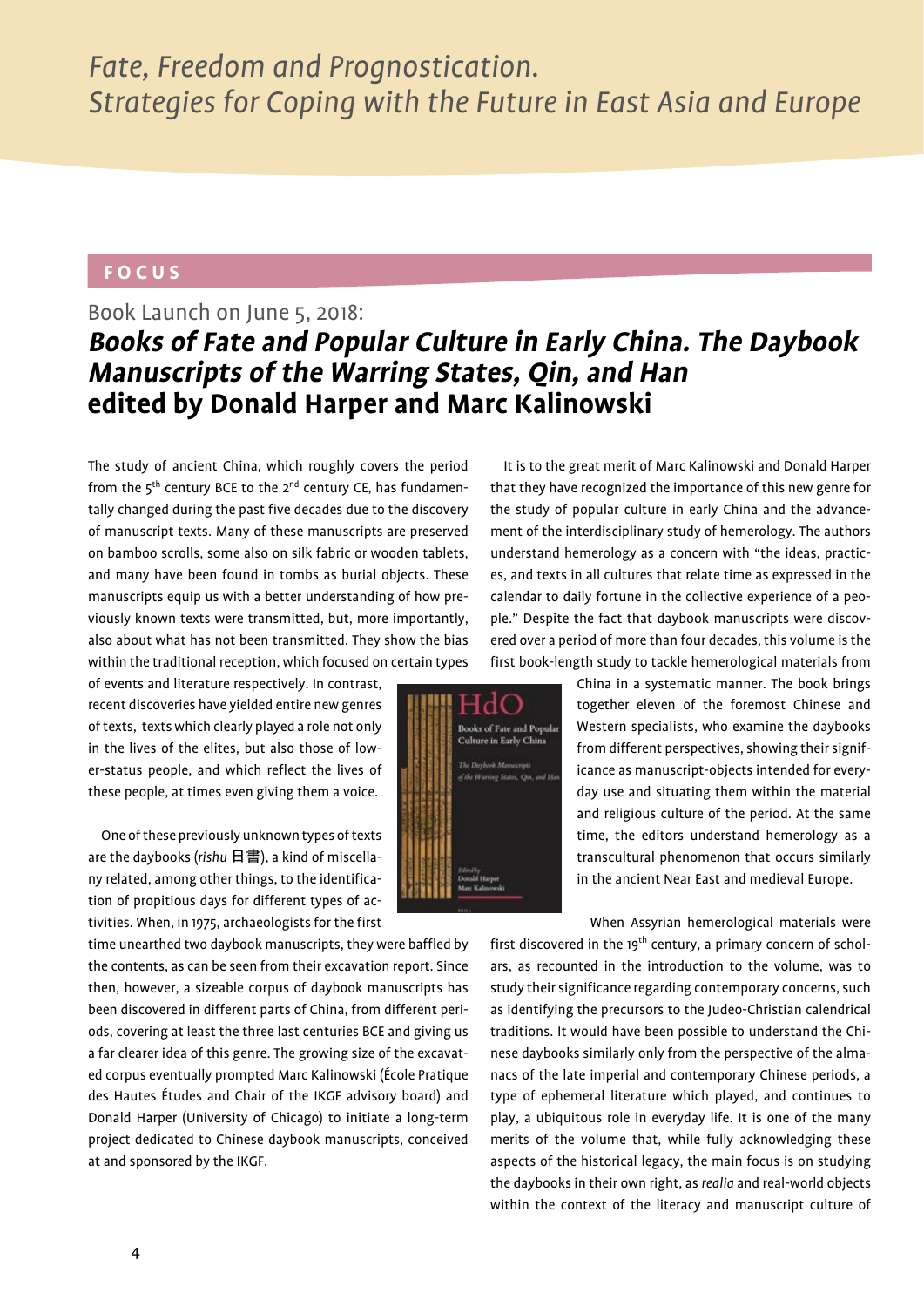ancient China. They show how daybook manuscripts were produced locally as technical literature and used in the daily lives of people from different social levels. Also, the authors draw comparisons with the hemerological literature from medieval Europe and ancient Babylon, to which individual chapters are devoted. Thereby, the authors situate Chinese daybooks within the popular culture of ancient China but also establish a firm foundation for the global study of hemerological literature.

The book is published by Brill, and forms part of the book series entitled *Handbuch der Orientalistik / Handbook of Oriental Studies* (https://brill.com/abstract/title/23783).

Michael Lüdke & Matthias Schumann



#### **LECTURE SERIES SS 2017**

Overview of the lectures in the summer semester 2017

02.05.2017: Flirting with Figurism: Typology as a Strategy for Accommodation in Early Jesuit Writings on China **Daniel Canaris** *(Italian Studies, University of Sydney; IKGF Visiting Fellow)*

16.05.2017: Serving a Higher Purpose: Divination and the Reform of Spirit-Writing in Republican China **Matthias Schumann** *(Chinese Studies, FAU Erlangen-Nürnberg)*

30.05.2017: Decision-Making by Prognostic Disclosure: Epistemology and Cosmology in African Divination **Klaus Hock** *(History of Religion, University of Rostock; IKGF Visiting Fellow*)

13.06.2017: How to Deal with Prophecies in Late Antiquity: The Case of Dracontius **Maria Jennifer Falcone** *(Classical Philology, Catholic University of Milan; IKGF Visiting Fellow)*

27.06.2017: Achi-Mo: A Tantric Tibetan Dice Divination **Jan-Ulrich Sobisch** *(Tibetan Studies; IKGF Visiting Fellow)*

04.07.2017: Power and Fate in 19th- to 20th-Century China **Pablo Blitstein** *(Intellectual History, Heidelberg University)*

11.07.2017: The Tiger and Other Animals as Symbols in Tibetan Geomancy (*sa dpyad*) **Petra Maurer** *(Tibetan Studies, Bavarian Academy of Sciences and Humanities / LMU Munich; IKGF Visiting Fellow)*

25.07.2017: Mantic Echoes in Daoist Ritual Texts of the Six Dynasties Period **Stephen Bokenkamp** *(Chinese Studies, Arizona State University; IKGF Visiting Fellow)*

#### **L E C T U R E S E R I E S**

#### Tuesday Evenings 6:15 - 7:45 p.m.

During the semester, the IKGF holds a lecture series at which the visiting fellows are given the opportunity to present results of their research and invited guests lecture on the topic of the consortium from the perspective of their respective expertise. In the following the presenters of the past summer semester 2017 summarize their contributions. The lectures of the winter semester 2017/18 will be part of the next issue of *fate*.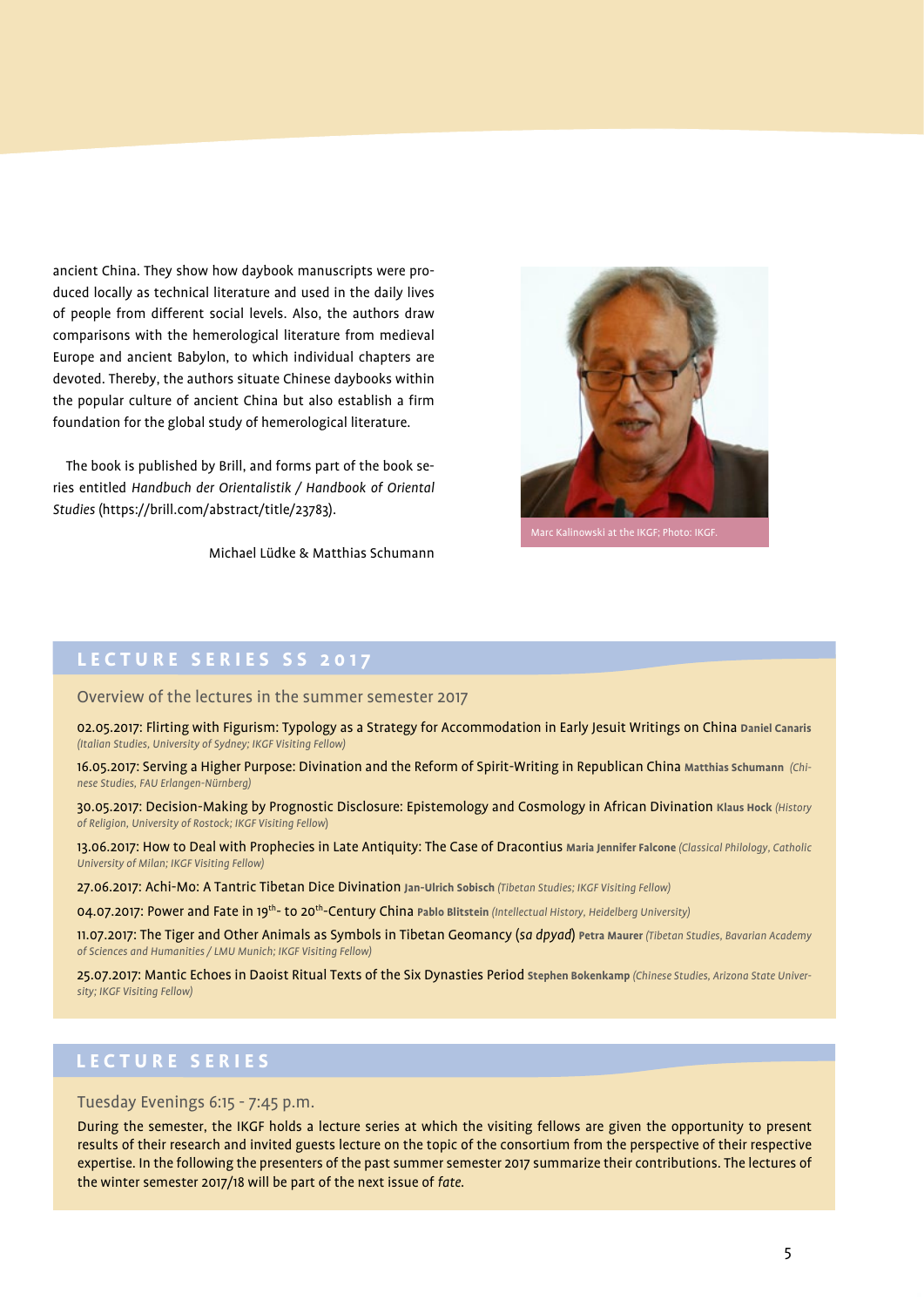### **LECTURE SERIES SS 2017**

## **Flirting with Figurism: Typology as a Strategy for Accommodation in Early Jesuit Writings on China**

Dr. Daniel Canaris (*Junior Research Fellow in Enlightenment Studies, University of Sydney, IKGF Visiting Fellow*)

The Jesuit China mission remains one of the most intriguing episodes of cultural exchange. Under the tutelage of Alessandro Valignano (1539–1606), Matteo Ricci (1552–1610) proposed that the evangelization of China ought to be conducted, not through the uprooting of the traditional Chinese culture, but through the reinterpretation of the Confucian classics in light of Christian doctrine. Ricci portrayed Christianity as a restoration of the theological and moral principles which had been lost in China with the arrival of Buddhism and the materialism of Song dynasty Neo-Confucianism. Although, in 16<sup>th</sup> century Europe, it was widely held that vestiges of the primitive Noachide revelation featured within all pagan religious traditions, Ricci never insinuated that the Chinese received any special prophetic revelation or linked their monotheism to Noah. Rather, he insisted on a rationalist hermeneutic, akin to that which Scholastic authors employed in order to accommodate Platonic or Aristotelian monotheism. According to the Thomistic principles, by which Ricci was informed, natural reason was a sufficient explanation for the presence of monotheism in ancient China.

From the second half of the  $17<sup>th</sup>$  century onward, Ricci's rational concordance increasingly gave way to esoteric interpretations of Chinese monotheism. Jesuits, such as Martino Martini (1614–1661) and Philippe Couplet (1623–1693) drew tentative links between Noah and the Chinese patriarchs, even on occasion suggesting that Chinese monotheism was the result of God's special providential concern for the Chinese people. In the late 17<sup>th</sup> and early 18<sup>th</sup> centuries, this process culminated in a comprehensive esoteric interpretation of the Chinese classics, which came to be known as "Figurism." The movement's founder, Joachim Bouvet (1656–1730), held a particular fascination for the *Yijing* 易經 and assimilated the prophetic interpretations of this Chinese classic into the medieval anagogical exegesis of the Bible and, notably, the Cabbalism that was popularized

during the Renaissance by figures such as Pico della Mirandola (1463–1494). The intellectual genesis of Bouvet's Figurism has been discussed in depth by scholars, notably Claudia von Collani and Richard Smith.

It has been widely assumed that the esoteric interpretation of the Chinese classics was a phenomenon that developed only from the mid-17<sup>th</sup> century onward under the towering influence of Athanasius Kircher and the revival of the *prisca theologia* in the writings of Paul Beurrier (1608–1696) and Pierre-Daniel Huet (1630–1721). In this talk, it was demonstrated that overtures toward an esoteric interpretation of Chinese religion emerged during late 16<sup>th</sup> century Jesuit writings. It considered, in particular, the manuscripts of the first Jesuit missionary to China, Michele Ruggieri (1543–1607) which, due to the hostility of Valignano and Ricci, were only partially published in the *Bibliotheca selecta* (1593) of Antonio Possevino (1533–1611). At the time when Possevino published this encyclopedia of Jesuit learning, a plethora of leading Jesuit theologians had written against Renaissance esotericism. Although many Counter-Reformation theologians, such as Caesar Baronius (1538–1607), had embraced the Ancient Theology as a tool for combatting Protestantism, the Jesuit theologians, informed by a rigorous scholastic rationalism, were generally more skeptical. While the focus of their ire was the magical and astrological undercurrents of Hermeticism, their attacks nonetheless undermined the foundations of Ancient Theology.

Remarkably, however, Possevino's *Bibliotheca selecta* exhibits a cautious acceptance of these esoteric traditions that were eschewed by his Jesuit confrères, including Agostino Steuco's perennial philosophy, the Kabbalah and Ancient Theology. As this talk discussed, these hermetic notions were also reflected in Possevino's chapter on China, which presented aspects of the Chinese intellectual tradition as a divinely-seeded *praeparatio*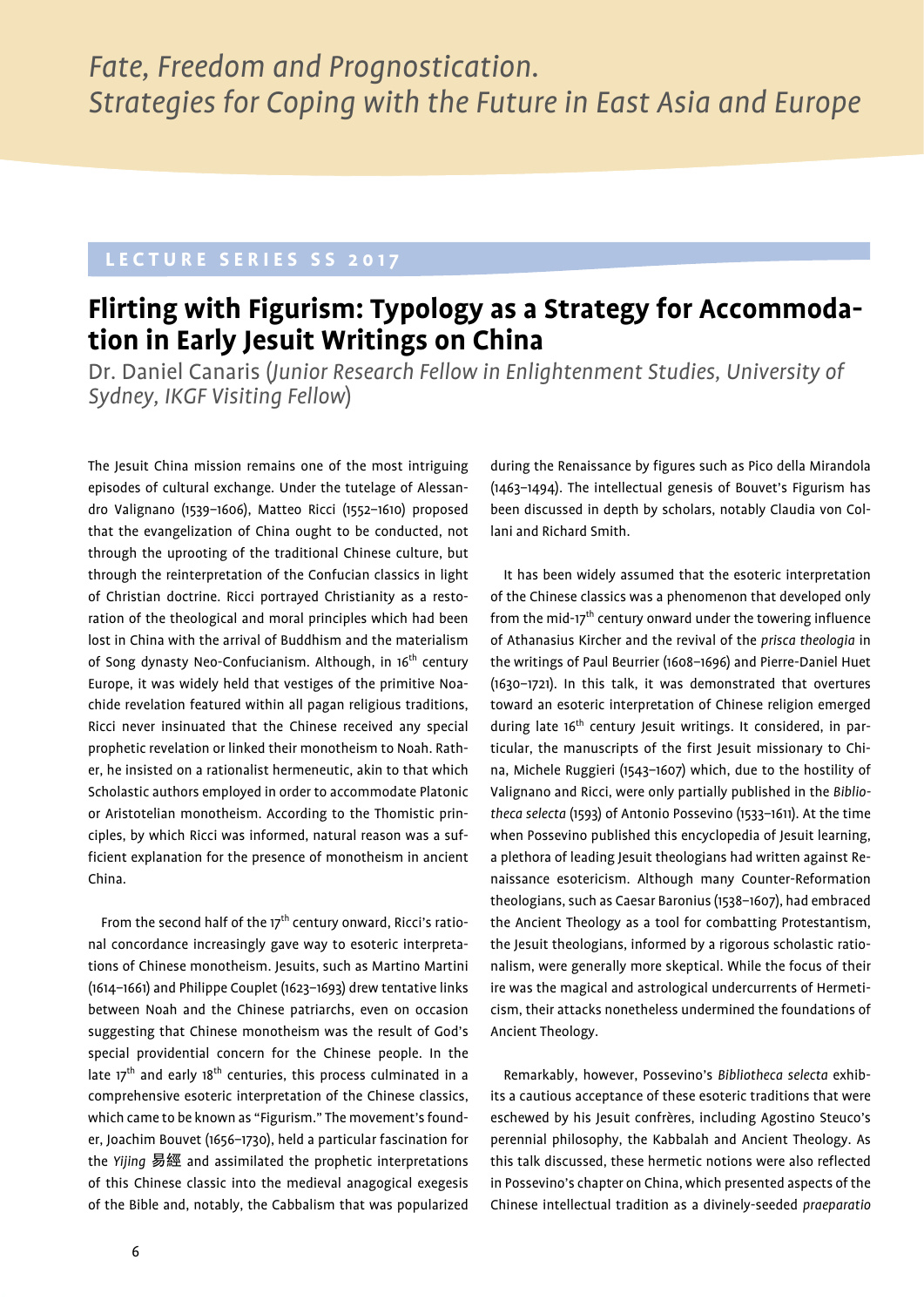*evangelica*. While Possevino's account was limited to Confucian texts, Ruggieri's original manuscripts attempted to present striking typological readings of Buddhist deities as a prophetic foreshadowing of the Trinity and the Virgin Mary. The suppression of Ruggieri's writings ensured that this proto-Figurism had little influence on the development of Jesuit accommodationism. Nonetheless, the profound hermeneutic differences between Ricci and his senior within the China mission, revealed in these manuscripts, provide several tantalizing clues that explain, at least in part, Valignano and Ricci's hostility toward Ruggieri. *ikgf.fau.de*





## **Serving a Higher Purpose: Divination and the Reform of Spirit-Writing in Republican China**

Matthias Schumann (*Chinese History and Culture, Goethe University Frankfurt am Main; currently an IKGF Research Fellow*)

In my talk, I discussed the changes that spirit-writing (Chin. *fuji* 扶乩) underwent as a divinatory technique during the Republican period (1912–1949). Spirit-writing is a practice used to communicate with supernatural beings through a wooden stick which is wielded over a tray of sand in order to write characters. This practice has a history stretching back at least a thousand years but was significantly reshaped during the early 20<sup>th</sup> century. This period witnessed extensive social, cultural and political changes which impacted on the evaluation and legitimacy of religious practices. While the state offered new legal spaces for religious organizations, reform-minded intellectuals sought to "modernize" China by eradicating what they perceived to be "superstitious" beliefs. In that context, both spirit-writing as well as its relation to divination were markedly transformed.

To illustrate these changes I considered the example of the Spiritualist Society (Lingxuehui 靈學會) from Shanghai, which was founded in late 1917 and centered on a local spirit-writing altar. It soon became one of the most popular spirit-writing organizations in Shanghai, attracting prominent figures such as the revolutionary Wu Zhihui 吳稚暉 (1865–1953) and the founder of Zhonghua Bookstore, Lufei Kui 陸費逵 (1886–1941; see image). To set itself apart from competing altars, but also to adapt to the changing social context, the Society presented itself as a scientific organization, complete with its own constitution, membership fees, regular meetings, and a journal. Claiming the British

Society for Psychical Research as its model, the Spiritualist Society wished to overcome the materialist tendencies in science and scientifically explain the existence of supernatural beings. In this context, spirit-writing was re-configured as a technique of "experimentation," capable of empirically demonstrating the existence of spirits and deities. To this end, the Society equated the practice with spiritualist techniques that were popular elsewhere in the world, but also redirected spirit-writing inquiries to questions that were considered of philosophical and social value. The members were further admonished to behave respectfully, and chatting and laughing near the spirit-writing altar were prohibited. Presented in such a way, spirit-writing seemed attractive to many Shanghai residents—including members of the modernizing elites—who sought instructions on moral self-cultivation and answers related to the basic issues of human life, such as life after death and the existence of deities. At the same time, the Society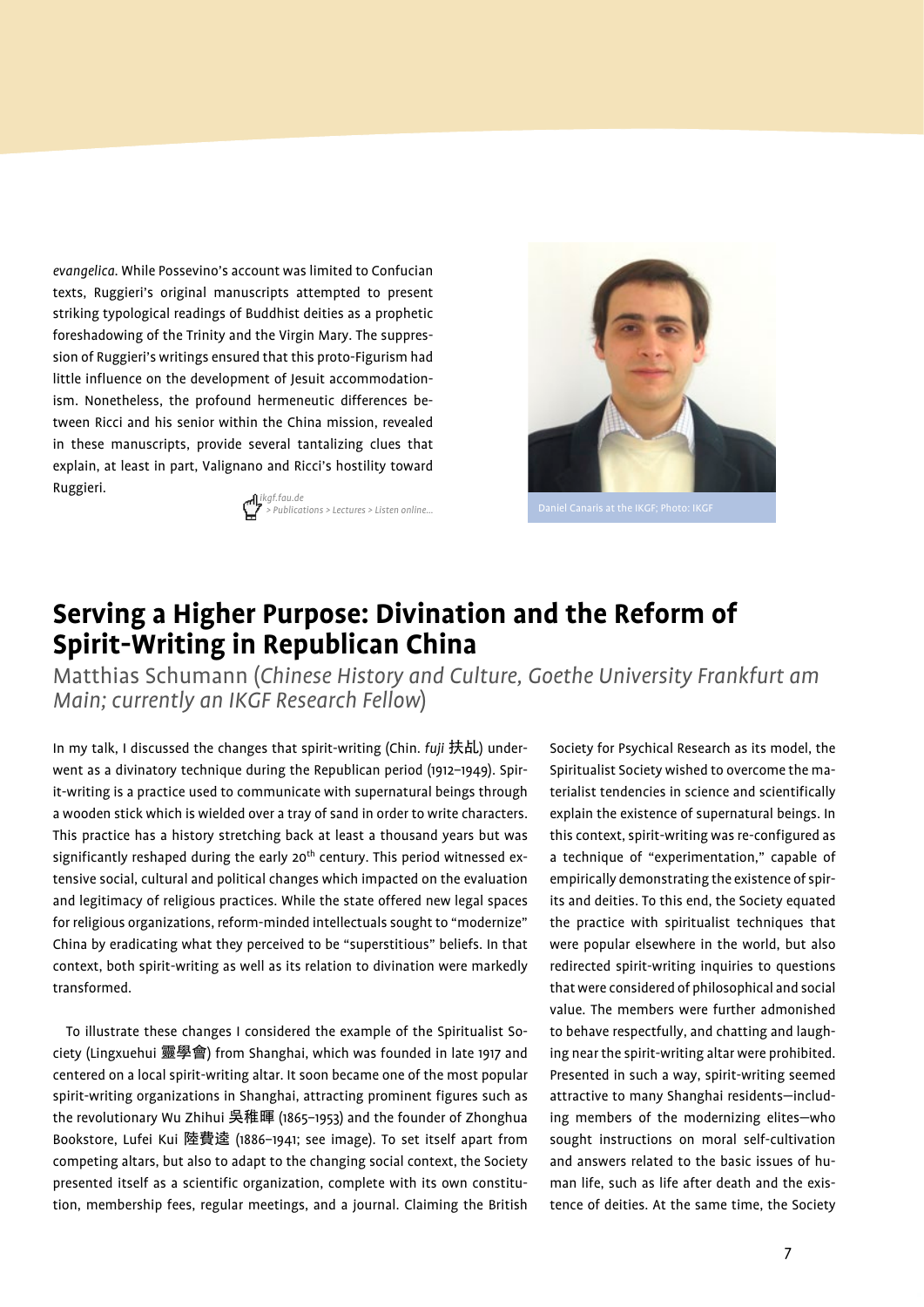carefully balanced its scientific reform with the interests of the public. Thus, on Saturdays, visitors could freely ask questions about personal "happiness and misfortune" (*xiujiu* 休咎) and Lufei Kui even used spirit-writing to address the financial difficulties of his Zhonghua Bookstore.

From mid-1918 onward, however, the practice of spirit-writing became increasingly institutionalized and restricted. During this time, the Society faced mounting pressure from radical intellectuals who criticized spirit-writing as superstition. Therefore, the Society chose to strengthen its "scientific" reform of spirit-writing and prohibit its use for divining about personal questions and the obtaining of medical advice. Only inquiries about the relatively vaguely defined category of "scientific principles" were still permitted. This institutionalization did not produce the intended results. Not only did the criticism of spirit-writing continue unabated, but many members were also at a loss regarding what to ask at the altar and turned their back on the Society. By the middle of 1920, the Society was bereft of most its funds and members, and almost forced to close completely. The fate of the Society only revived when the practice of spirit-writing and its use for divination was again liberalized in early 1921. The Society once again allowed questions about personal "happiness and misfortune" and medical advice, while not completely abandoning its engagement with science. As expected, the members and visitors returned in droves, and the Society was able to open additional altars and survived well into the 1940s.

The case of the Spiritualist Society sheds light on the practice of divination during a period that witnessed both the rise of "scientism" as well as a resurgence of religious activity. Besides indicating the persistent popularity of divination, even among the modernizing elites of Republican society, we can see that practitioners sought to reform spirit-writing and divination in order to accommodate the changing context. Only a scientific form of spirit-writing seemed to provide a legitimate and rational way to address basic questions about human life or issues of personal interest. However, the scientific reform



Photo: http://www.zhbc.com.cn/zhsj/fg/

of spirit-writing had to be carefully balanced with the interests of the larger public, who were often concerned with rather personal issues. The Spiritualist Society was only one among the many organizations that sought to "modernize" existing religious practices and its turbulent history during the late 1910s and early 1920s clearly shows the intricacies associated with such an endeavor.

## **Decision-Making by Prognostic Disclosure: Cosmology and Epistemology in African Divination**

Prof. Dr. Klaus Hock (*History of Religion, University of Rostock; IKGF Visiting Fellow*)

Ifá divination is one of the most prominent examples of the inductive-(geo)mantic forms of divination – that is: procedures that are based on the practice of decoding the meaning of randomly produced patterns or figures. For many centuries, Ifá has been the very glue of "traditional" Yoruba society, polity, culture, and everyday life. Conversely, it has been moulded by Yoruba cosmology – a specific concept of the world and its general structure, its "set up", and its particular characteristics as

*ikgf.fau.de > Publications > Lectures > Listen online…*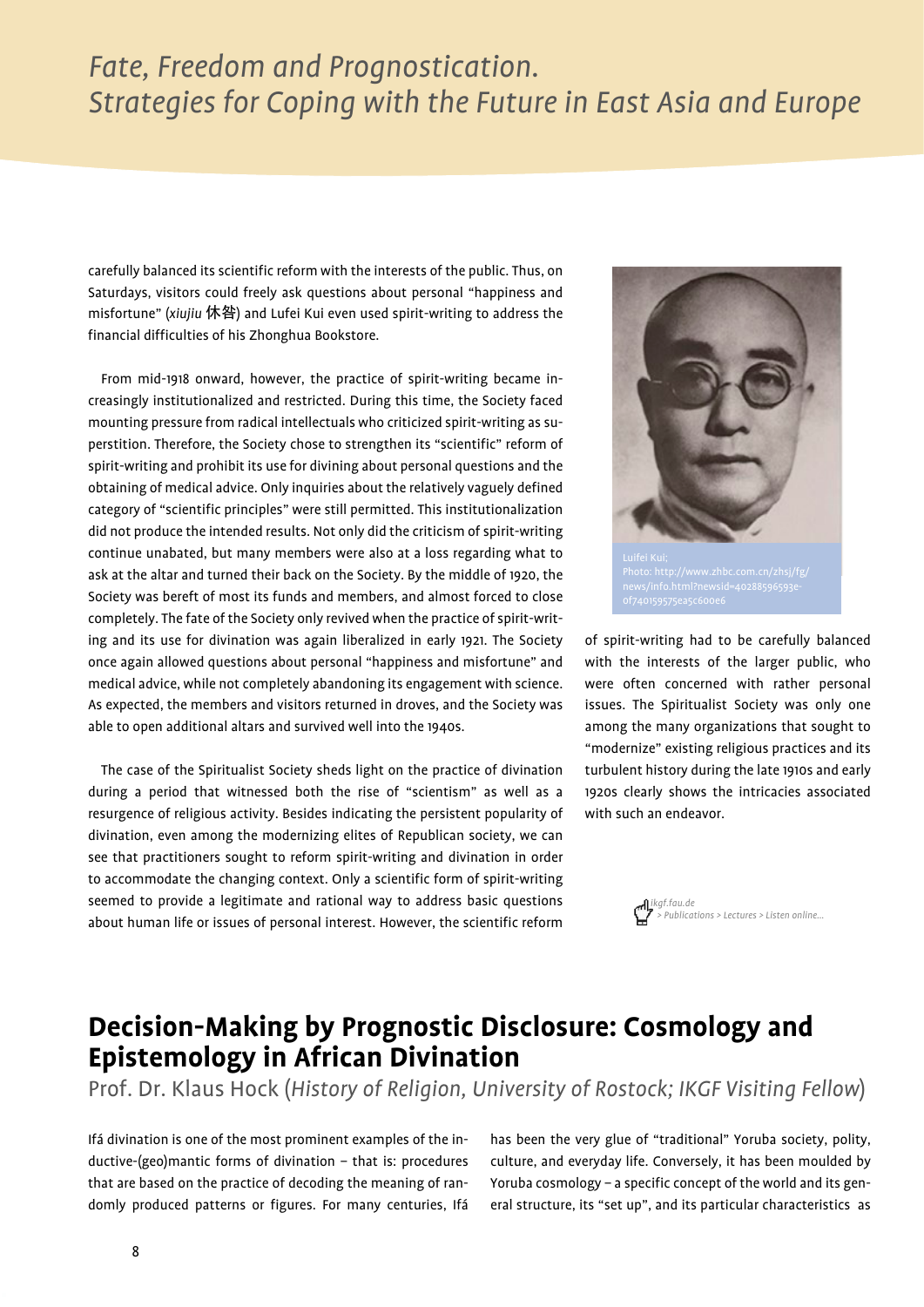*ikgf.fau.de > Publications > Lectures > Listen online…*

well as, deriving from this, by a specific rationale for the formation and circulation of knowledge, pre-shaping an elaborate knowledge system that is applied during the performance of Ifá divination. Rooted in cosmology, mediated by mythology, and enacted by ritual performance in highly diversified settings, comprising the entirety of Yoruba spheres of life, Ifá served as a universal device for "keeping together" the contingent, ambiguous, and disruptive forces by "explaining" their interplay. It thereby provided what could be referred to as a kind of "open" orientation, including prospects of conceivable control and prediction. Consequently, even in its established contexts, the main aim of Ifá divination was decision-making. In this regard, Ifá divination has, as a tool for knowledge production, provided its "belief community" with a "belief system," based on knowledge drawn from a contextual epistemology. It was creative both in terms of reproducing well-proven or established ("traditional" African) knowledge as well as absorbing unfamiliar or external knowledge (mainly of Christian or Muslim provenance) knowledge and in producing new or innovative knowledge, thereby serving as a reliable resource of decision-making based on the allocation and appropriation of vital knowledge.

While Ifá divination has been the backbone of "traditional" Yoruba culture, society and polity, it has, nevertheless, with the globalization of Yoruba culture, transmuted into a transnational Ifá that, by negotiating change and continuity, provides for the repositioning of identities in individual and collective terms. Both anamnesis and diagnosis, Ifá divination offers consultation and "treatment" by sensitizing for external conditions and internal dispositions, thereby paving the way for thoughtful decision-making.

From the perspective of the Academic Study of Religion, the idea emerges that Ifá divination and religion may be closely inter-related and mutually self-explicatory. However, it is particularly from the perspective of the Academic Study of Religion that we should exercise extreme caution. While it is a trivial truism that the precise nature of the relationship between religion and Ifá divination depends largely on the definition or understanding of "religion" adopted, both the broadest possible and most sharply bounded demarcation of "religion" may lead us astray if immediately applied to the problem of the interplay between Ifá and religion. While Ifá divination - both in its theoretical foundation and in its practical application - seems to have been endowed with religion since time immemorial, it may – and, in fact, can work equally effectively without any reference to religion. This may lie at the very heart of the amazing flexibility, translatability and resilience of Ifá divination in entirely new contexts. While religions may die more or less easily, Ifá divination can survive, as it continues to provide what has been metaphorically called a "Sacred Compass for Reading the Self and the World." If we delete the term "sacred", this definition works as well. This is mainly due to the fact that, during the course of the on-going globalization processes, Ifá divination gradually increased its characteristic potential for "switching" between different, even conflicting epistemological frames of reference and for smoothly interacting with various modes and cultures of knowledge, faith, and reasoning.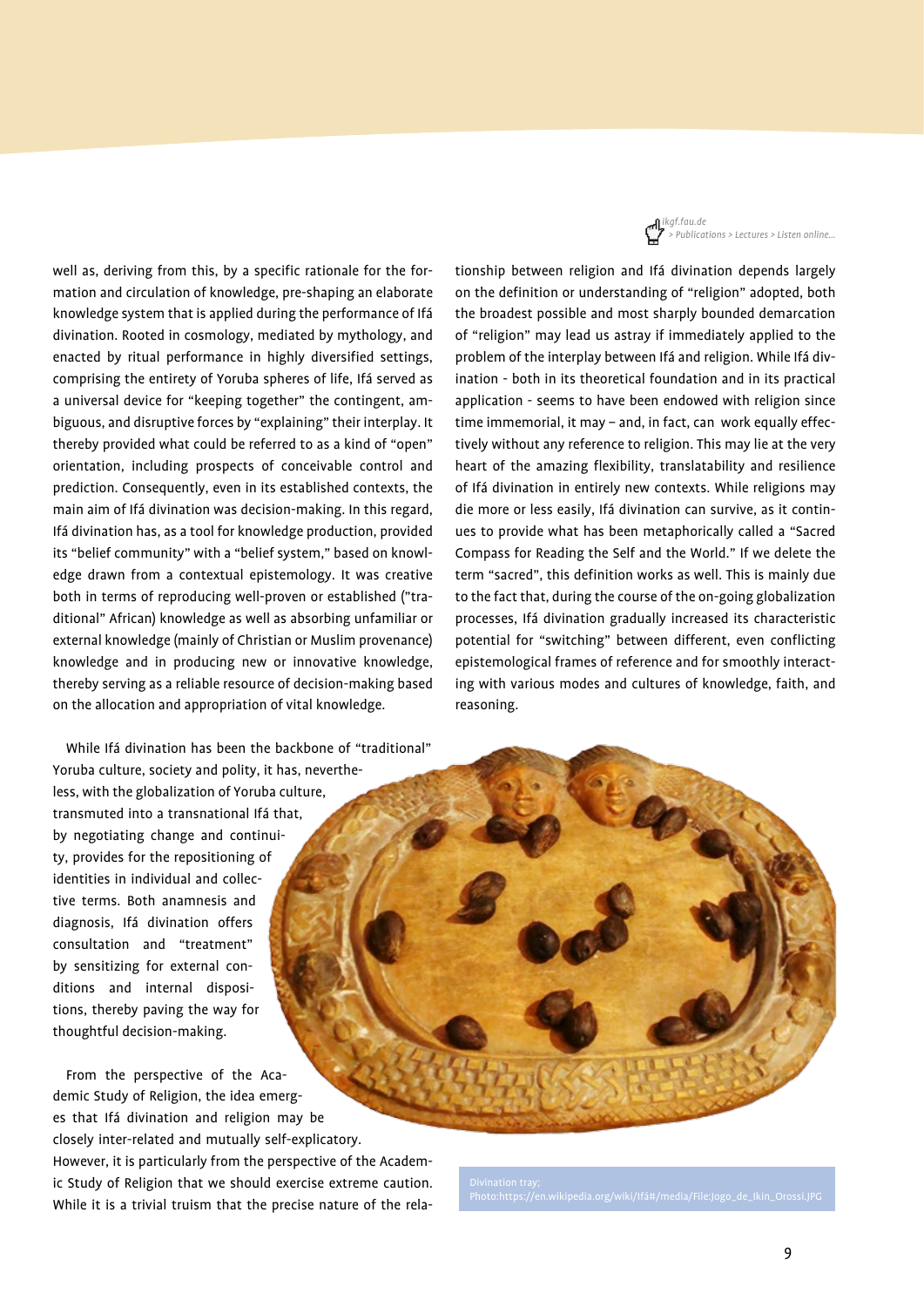## **How to deal with Prophecies in Late Antiquity: The Case of Dracontius**

Dr. Maria Jennifer Falcone (*Classical Philology, University of Pavia; IKGF Visiting Fellow*)

The poems of the Late Antique period are characterized by a complex allusive relationship between, on the one hand, the poetic words of classical authors and, on the other, biblical texts and the works of the Church Fathers. The case of prophecies and dreams is paradigmatic in this regard. In particular, the poet Dracontius (Vandal Africa, V. century AD) appears to be a fascinating case study due to his twofold production, within both a pagan and a Christian framework. In fact, in his Christian works (*Laudes Dei* and *Satisfactio*), there exist references both to the Old Testament prophecies and also the theme of God's omniscience and the complex relationship between his foreknowledge and human free will. At the same time, one can perceive a change in perspective toward the classical prophetic scenes and figures depicted in his pagan works. A significant case is the scene of prophecy in the poem entitled *De raptu Helenae* (*Romul*. 8, vv. 119–210). Here, the traditional prophetic voices of the *vates* Helenos and the *furibunda sacerdos* Cassandra, who speak about the future destiny of Troy, are apparently contradicted by Apollo himself (vv. 188 f.: *quid virgo canit? cur invidus alter / exclamat? Helenus deterret Pergama verbis?*). The classical god, hypostasis of the Christian God as elsewhere in Dracontius' pagan production, is the only one who can truly prophesize (v. 191: *stant iussa deorum*), and his prophecy is characterized by ambiguity and strategies of omission.

In *Medea* (*Romul*. 10, vv. 287–301), another goddess, Diana, combines the traditional marriage omen with a curse against her priestess, who abandoned her in order to marry Jason. The fulfillment of her words *non omine fausto / coniungatur* (vv. 290–291) forms the frame of the story narrated in the whole epyllion.

The *Orestis tragoedia*, vv. 515–627 describes Agamemnon's apparition in the dream of both Orestes and his friend, Pylades. According to the previous literary tradition, Agamemnon's ghost appears, looking as he did at his death. At the same time, this dream justifies Orestes' matricide as a familial purification which is also the reason why Dracontius does not mention the divine oracle.

Among the Christian works, of particular interest is the *Satisfactio*, a poem addressed to God and King Gunthamund, which Dracontius wrote in order to be freed from captivity. At vv. 19–26 and later, in a long section at vv. 53–92, the poet recurs to the rhetorical defensive strategy known as *remotio criminis*: he admits to his responsibility but, at the same time, justifies his action on the grounds that he had been "pushed" by God (*deus … pellit ad illicita*). His reasoning, related to the contemporary discourses on human free will, is that no one can avoid sin, because everyone is part of creation, which is marked by a combination of *mala* and *bona* (*et bona mixta malis et mala mixta bonis*).

These short observations on a selection of Dracontius' poems confirm that Late Antiquity was a crucial turning point in the new interpretation and allusive utilization of the traditional poetic prophecies and new thoughts on human freedom and God's will.



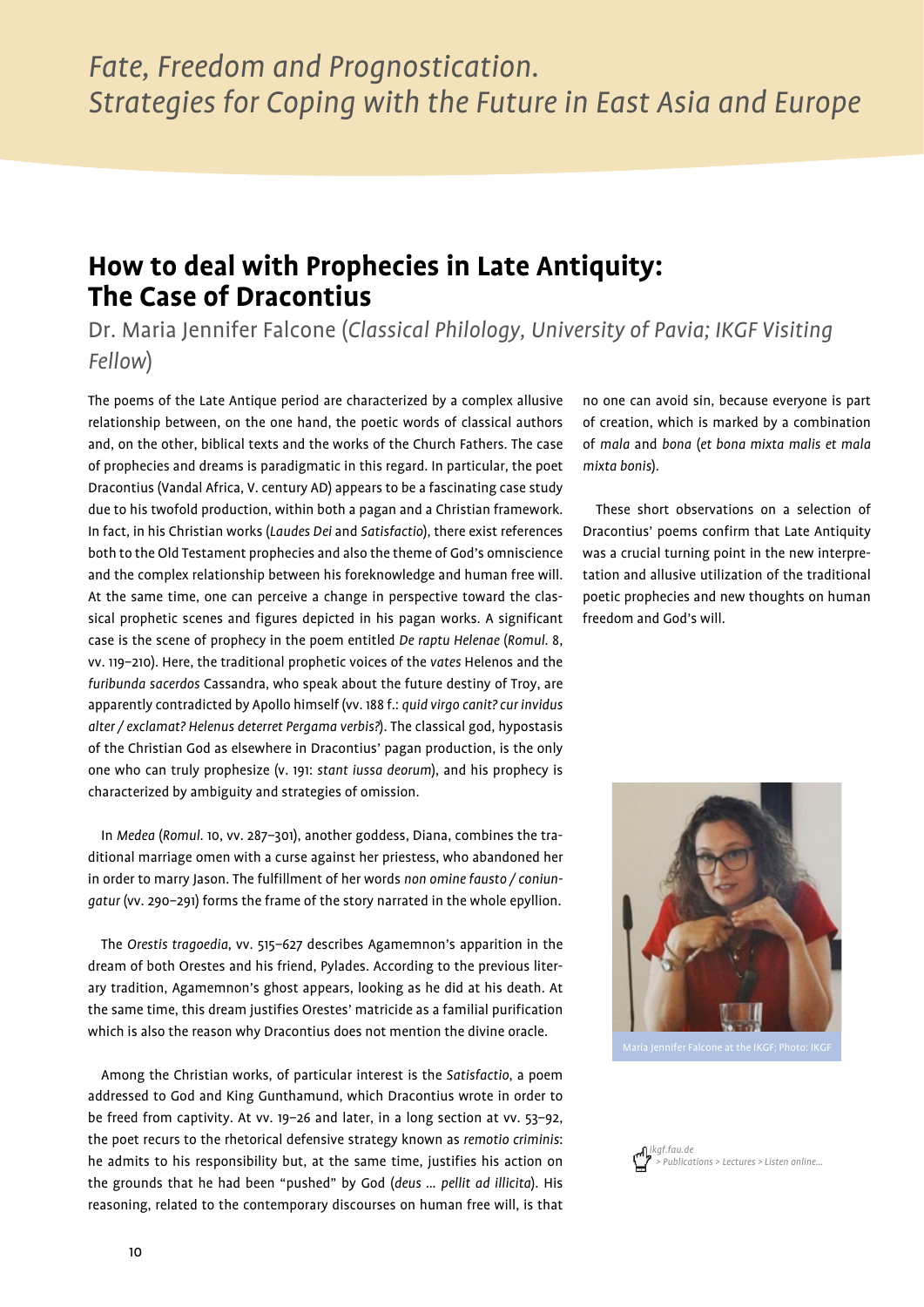## **Achi-Mo: A Tantric Tibetan Dice Divination**

Prof. Dr. Jan-Ulrich Sobisch (*Tibetan Studies, IKGF Visiting Fellow*)

My study of the  $17<sup>th</sup>$  cent. divination text of the Tibetan deity, Achi (Tib. *a phyi*), once again demonstrated the high mobility of texts, structures, and techniques in the world of divination. We can follow many elements as they interweave across different languages, cultures, and religions as well as across great distances.

The text of the Achi dice divination consists of three elements: 1) A Tantric ritual (Skt. *sādhana*) for evoking the deity and blessing

the dice throw; 2) a general interpretation, which constitutes the core of the divination text; and 3) a detailed elaboration of the prediction regarding specific questions, together with respective recommendations on which rituals should be used as antidotes, i.e., as means of combatting unfavorable conditions.

The core of the divination text and detailed elaboration on the predictions related to individual questions are almost identical to at least two later Tibetan divination texts on another Tibetan deity, Magzor Gyalmo (Tib. *dmag zor rgyal mo*), so it may be assumed that earlier, hitherto undis-



the first general analysis.

detailed antidotes play an outstanding role in the context of specific questions. Often listed with several alternatives, they include simple methods, such as refuge to the "three jewels", as well as other methods of spiritual merit accumulation, practicable by laypeople. However, a large number of ritual antidotes require the services

by three six-sided dice. The sixteen possible results (3 to 18 pips) lead to a first general interpretation, usually written in poetic form. The possible results are not "balanced", and positive results are more likely by a ratio of approximately two to one. However, if the result is worse than "good", i.e., only "predominantly good", etc., then ritual antidotes are already recommended in

> of a tantric specialist since, especially if the prognosis is bad, highly complex offerings and extensive rituals of the higher Tantra classes are necessary.

Besides the specifically emphasized position of the Tantric deity in this form of Tibetan divination, the highly

In general, this divination can an-

covered versions of the text still exist. The essential elements of this divination technique can, therefore, be adapted to suit different traditions of Tibetan Buddhism through exchanging the deity and possibly favoring other rituals that serve as antidotes. The evocation of a deity is given the highest priority: the text explicitly mentions that the *sādhana* must be carried out "until the highest signs [of success] come to light." Originally, this text was probably not intended for domestic use, therefore, but for use by a tantric specialist. However, interviews with Tibetan Lamas show that the condition mentioned above can be replaced by "great faith in the deity" and intensive mantra recitation.

The technical part of the text identifies this method as a typical dice divination, in which the production of signs is randomized

swer questions on spiritual topics, e.g., concerning the best time for a meditation retreat. Despite its eminently spiritual framework of Tantric *sādhana* and the multitude of tantric rituals that are mentioned in the text and serve as antidotes however, the text is chiefly a guide concerning very general questions, as they can also be found in numerous other divination texts of other cultures. The topics listed individually include household, life force, undertakings, diseases, trade, travel, enemies, prosperity, friends, land for house building and grazing, lost objects, evil spirits, offspring, guests, the suitability of a doctor, his medicine and his method of treatment, and disputes, also of a legal nature. Today, the *Achi Mo* still enjoys great popularity among the followers of the Drikung Kagyu tradition of Tibetan Buddhism.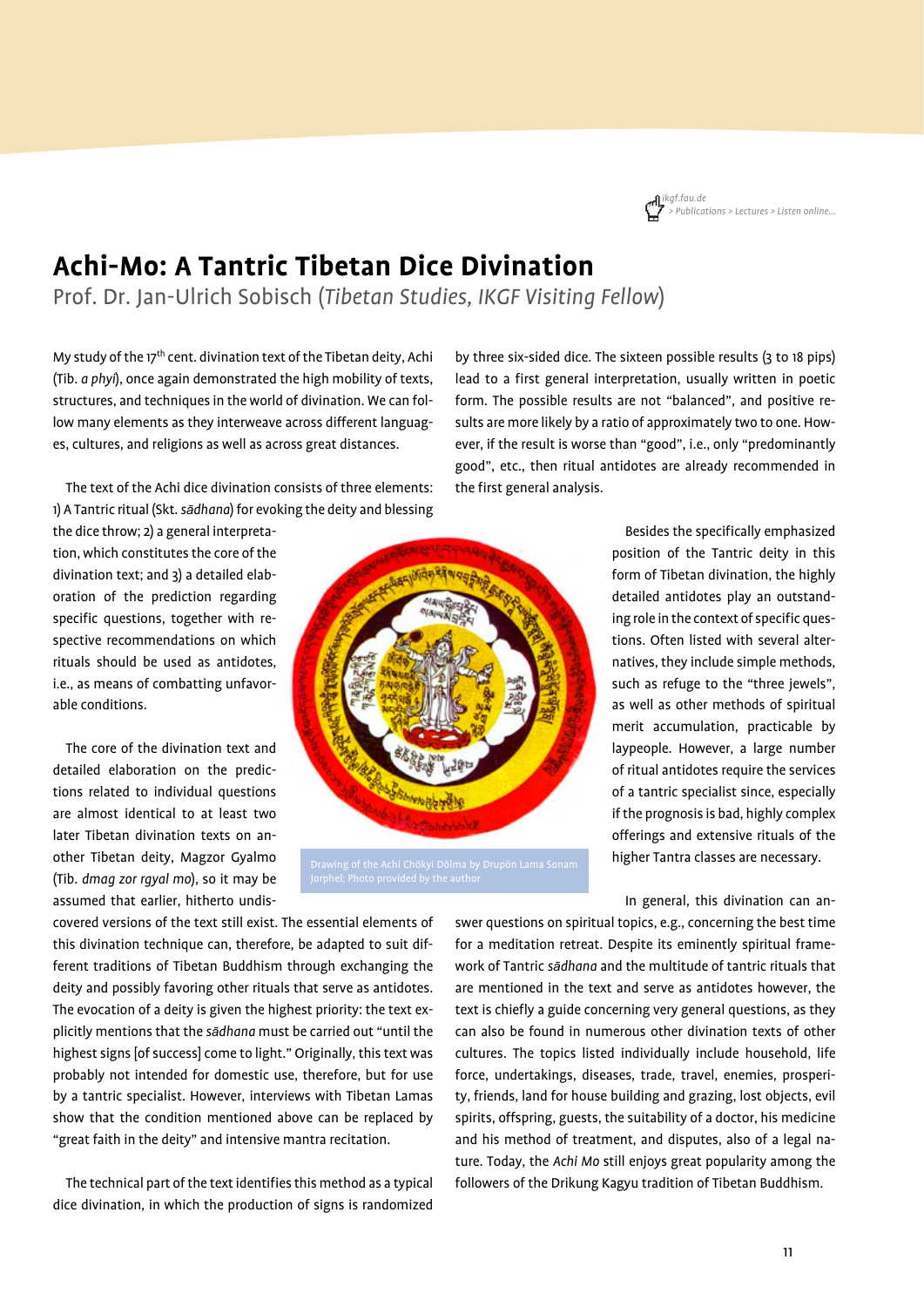## Power and Fate in 19<sup>th</sup>- to 20<sup>th</sup>-Century China

Dr. Pablo Blitstein (*Intellectual History, Heidelberg University*)

The work-in-progress that I presented at the Consortium concerns a key concept of political legitimation in imperial China: the mandate of Heaven (*tianming*), used to justify the monarch's privileged position. In this lecture, I dealt with a question that a political scientist once asked me: did the concept of the "mandate of Heaven" share any features with our modern concepts of "representation" and "representative government"? In order to answer this question, I analyzed two dimensions of the mandate of Heaven in 19<sup>th</sup> - to early 20<sup>th</sup> century China. First, I explained both its common features as well as its radical differences with the modern concepts of representation. Second, I analyzed the intimate relation between the mandate of Heaven and political conceptions of human fate. More particularly, I focused on a controversy within a traditional field of learning, the "study about the nature and the mandate" (*xingming zhi xue*), and demonstrated how the idea of a mandate of Heaven unites concepts of human fate with those of "representation" that I discussed before. As a preliminary conclusion, I pointed to the possible historical continuities between the modern concepts of representation and earlier ideas about the mandate of Heaven.



*ikgf.fau.de > Publications > Lectures > Listen online…*

## **The Tiger and Other Animals as Symbols in Tibetan Geomancy (sa dpyad)**

Prof. Dr. Petra Maurer (*Tibetan Studies, Bavarian Academy of Sciences and Humanities / LMU Munich; IKGF Visiting Fellow*)

The tiger is not widespread on the Tibetan Plateau and has never lived in large numbers at high altitudes. This animal, however, makes a surprisingly large and diverse number of appearances in Tibetan divination (*nag rtsis*) and especially geomancy (*sa dpyad*), which is among the divination techniques that have had the most profound influence on Tibetan culture.

The primary sources for my research were three illuminated Tibetan manuscripts on geomancy (*sa dpyad*) which the Bavarian State Library acquired several years ago (Cod. Tibet. 895, 896, 897) and which originate in Mongolia. These texts were written, by an unknown author, probably in the 19<sup>th</sup> or 20<sup>th</sup> centuries. An initial analysis of the three manuscripts revealed the origin of the texts: they are based on chapter 32 of the *White Beryl* or *Vaiḍūrya dkar po*, written by Desi Sanggye Gyatso (1653–1705), regent of the Fifth Dalai Lama. Moreover, these texts cite and illustrate complete passages of this work. The first accounts of the transmission of geomancy from China to Tibet date it to the Yarlung Empire period under Songtsen Gampo (ca. 505–649) or, as in the  $14<sup>th</sup>$  century historiographical source "The Mirror Illuminating the Royal Genealogies" (*rGyal rabs gsal ba'i me long*), to the time of his father Namri Songtsen (ca. 570–618).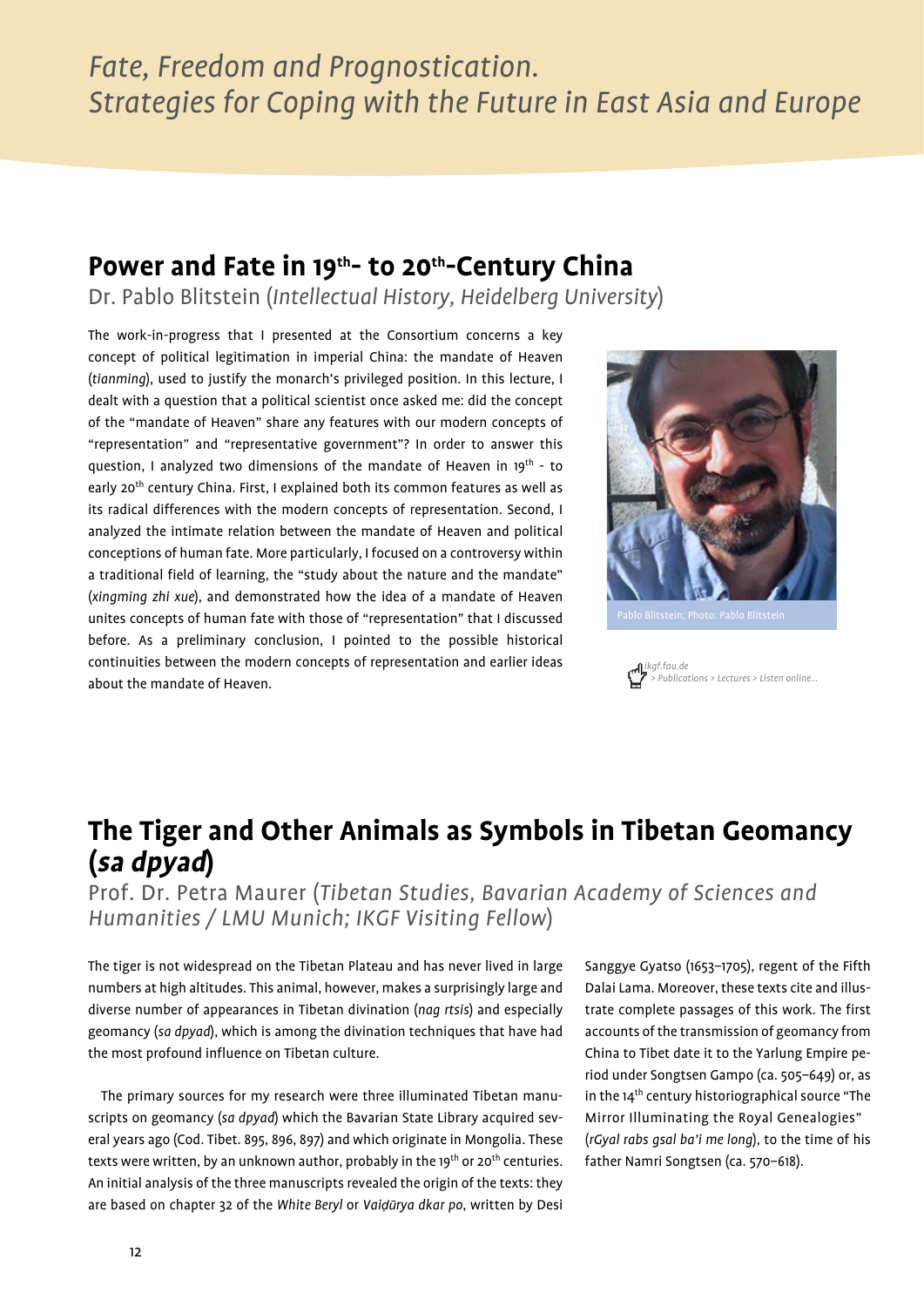The main focus of the talk was the various roles the tiger plays in Tibetan cultural contexts and it sought to explain how it ended up in Tibetan divinatory texts. The talk began with a brief introduction to Tibetan geomancy (*sa dpyad*) and the culturally complex and ambivalent terminology used to describe it. It explained furthermore the relationship between Chinese geomancy, here *feng shui* 風水, and Tibetan geomancy, describing the elements of the Chinese tradition that are essential to understanding the Tibetan concept of *sa dpyad*. The talk further presented the various contexts in which the tiger is introduced in the Tibetan tradition and considered the Tibetan adaption of the Chinese geomantic theories associated with the animal. In the Chinese *feng shui* tradition, these theories include the well-known model of complementary forces related to four animals: the dragon, bird, tiger, and turtle. Tibetans adapted this spatiotemporal system and created further variations of it. They also borrowed the topographical forces that were specifically significant in geomancy, called the "dragon and tiger." The central part of the talk concerned chapter 32 of the aforementioned *White Beryl* and demonstrated the tiger's functions in this spatiotemporal model, together with its various modifications found in Tibetan culture. It presented, furthermore, the various shapes of land that are described using the tiger's body parts. This is interesting as it is one of the methods applied in Tibetan geomancy to interpret the topographical features of an area. The technique could also be called topomancy and was studied, for example, at the Medical-Astrological-Institute (sMan rtsis khang) in Lhasa. There, future astrologers and diviners (*rtsis pa*) were trained by modeling shapes of areas in the sand. These models followed the descriptions in the text: a place is compared not only to a tiger and its body parts but also to other living beings, such as an old woman running downhill, an old man crying, or a demon. Moreover, the talk elucidated the tiger's astrological and divinatory functions more broadly and its symbolism more generally. It showed the tiger's descriptive or metaphorical use in topographical explanations and its application and function in rituals related to Tibetan geomancy.





## **Mantic Echoes in Daoist Texts of the Six Dynasties Period**

Prof. Dr. Stephen R. Bokenkamp (*Chinese Studies, Arizona State University; IKGF Visiting Fellow*)

My goal in this talk was twofold. First, I wished to discuss our contemporary perceptions of the role of prophecy as a mode of divination. While modern researchers follow the traditional

model of including prophecy as one of the mantic techniques, it seems that its status has diminished in the modern world. Second, I argued that prophecy was valued in medieval China and,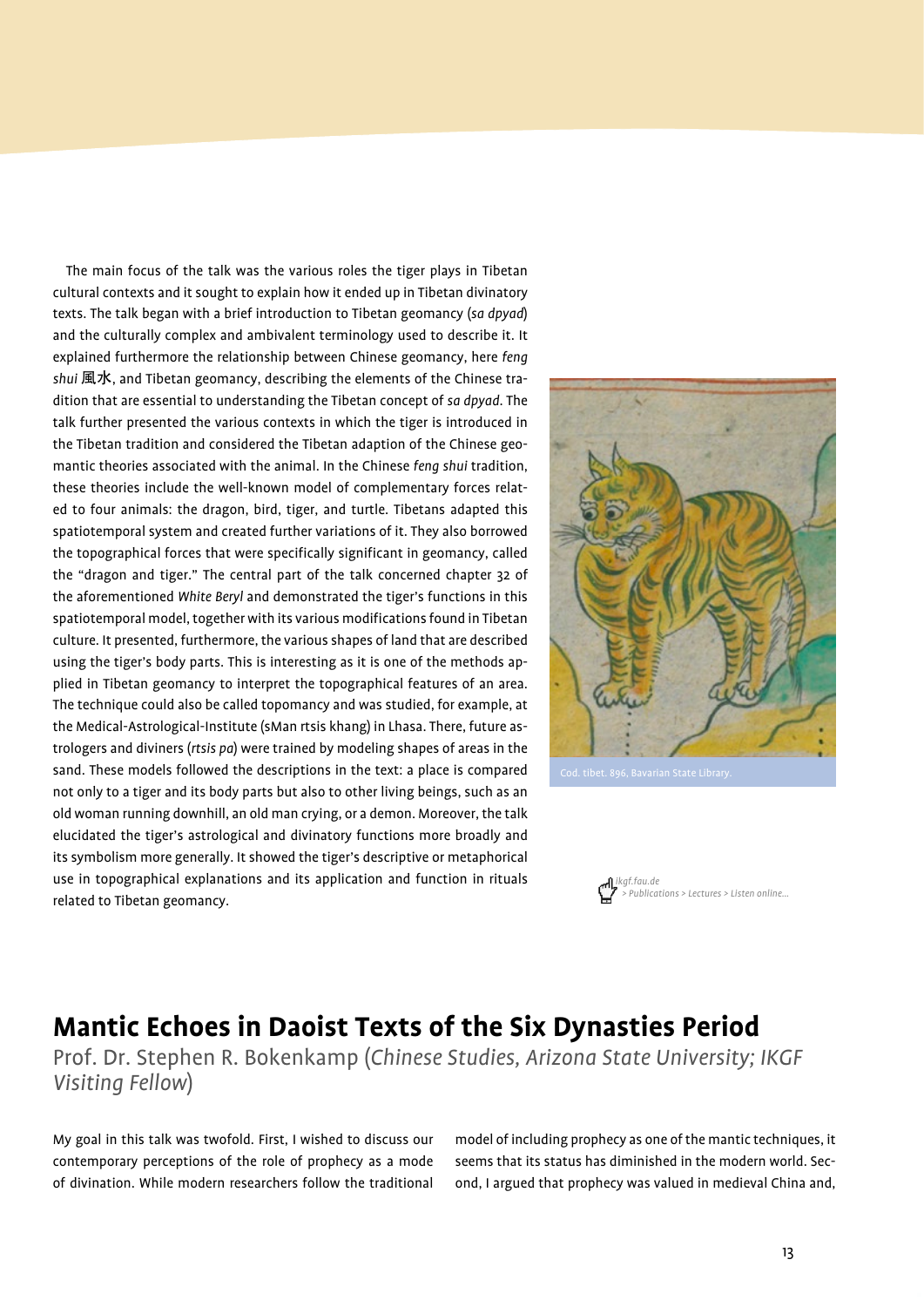at least in the case of some Daoists, even explicitly replaced modes of divination that relied on the manipulation of objects.

In book two of Cicero's (106–43 BCE) *De Divinatione*, he puts into the mouth of the Stoic Quintus' "two kinds" of divination natural and artificial—that become the object of discussion. While Cicero refutes the utility of both kinds, his Stoic interlocutor clearly values the "natural," which is "obtained, from a source outside itself—that is, from God" over the "artificial" which "depend[s] entirely upon premonitory signs," such as the entrails of beasts.

Modern scholars provide a different valuation; for example, Gerald T. Sheppard and William E. Herbrechtsmeier, in their entry on "Prophecy: An Overview" in the *Encyclopedia of Religion*, list first "diviners who practiced a variety of studied techniques," followed by their characterization of Cicero's "natural" method: "the gods were also believed to communicate their will through oracles, that is, in human language through the mouth of an inspired person." Their bias is implicit and subtle, but easily detected. For them, the "artificial" were "studied" interpretations, while the "natural" were "believed" to be the accomplishment of certain inspired persons. The passive construction belittles, especially when compared to the active voice of the previous definitions, leaving us unsure who exactly might have believed such things. The same privileging is evident in the work of other modern scholars.



This higher valuation accorded "artificial," humanly-constructed, studied means of divination over the more unknowable and mysterious "natural" means of direct communication with the gods maps well onto other preferences of the modern intellect. We might mention the hierarchies of analytical/emotional, prose/poetry, or science/religion. As scholars, we tend to favor the former.

This was not the case in China. Many diviners employed shells, stalks or other artificial methods, but prophets and seers were employed by the imperial court; the rise and fall of dynasties were regularly foretold by shamans whose pronouncements were recorded in the official histories, and we know of a number of Daoist and Buddhist priests who also made a living through prophecy. The example I used is that of Yang Xi楊羲 (330–386?), a Daoist medium who served the family of the minor Jin dynasty official, Xu Mi 許謐 (303–373?).

Yang foretold Xu Mi's death. The dense prophetic verse he received from a goddess was, in fact, interpreted by another god in a subsequent communication. This appeal to a higher authority is a feature of Yang's use of what Cicero termed "artificial" divination methods. Yang's "artificial" methods are reliable because they are explained by the gods; for instance, a geomancer siting a grave must consult books and a diviner's compass. Yang accomplishes the same thing by channeling a successful, deceased diviner. Oneiromancy requires manuals or at least traditions of interpretation. Yang has his dreams interpreted directly by the gods who sent them originally. In these ways, the revelations Yang received actually make reference to "artificial" divinations but encompass them within "natural" divination.

From this, we can hypothesize that early and medieval Chinese views of "natural" and "artificial" divination were more like those of the Stoics than like those of Sheppard and Herbrechtsmeier.

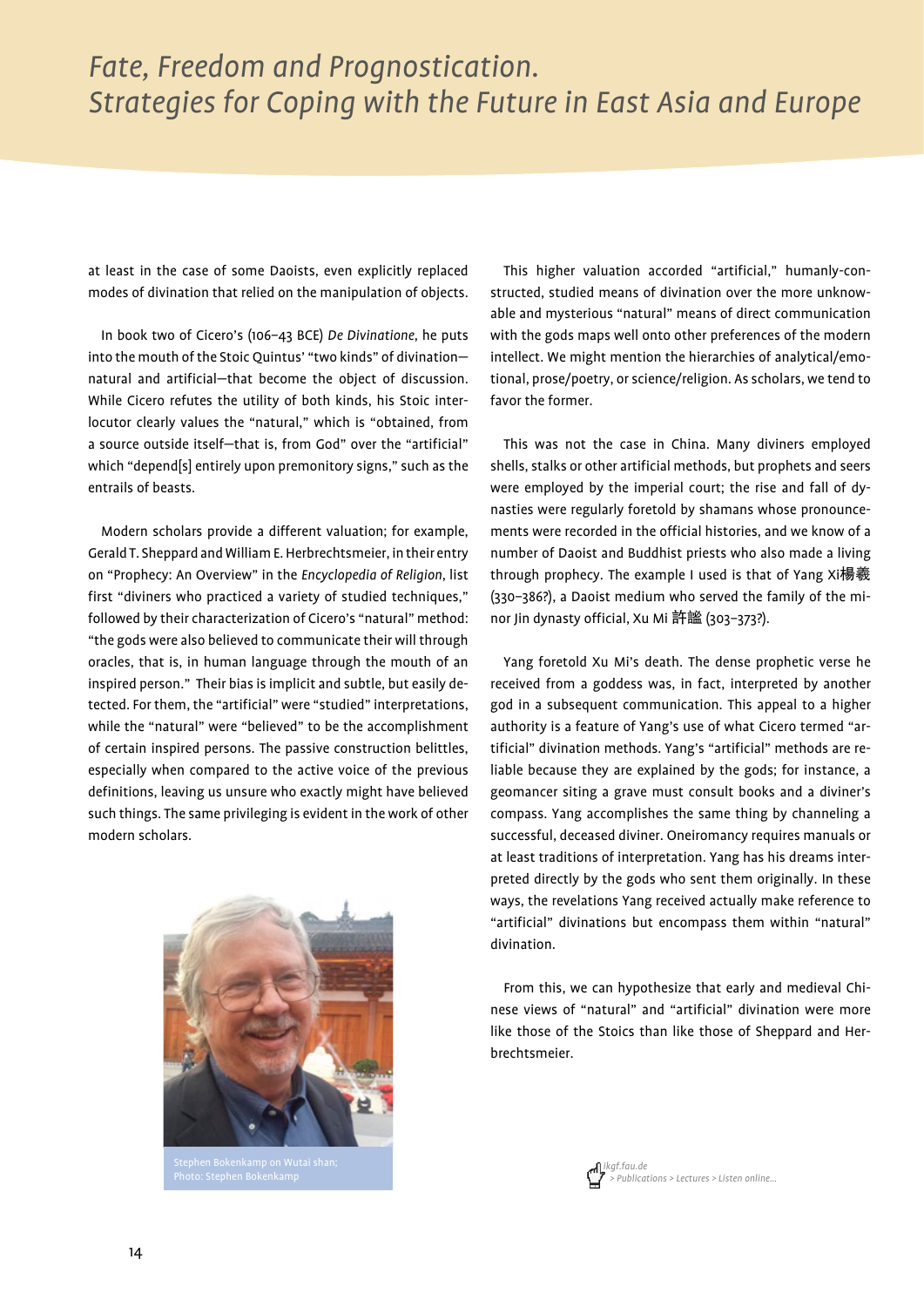#### **WORKSHOPS**

## **Mantic Arts in China II - Handbook Series** June 21–22, 2017 Convenors: Prof. Dr. Michael Lackner (*IKGF, FAU*), Dr. Zhao Lu (*IKGF, FAU*)

On June 21–22 2017, the IKGF hosted a workshop on *Mantic Arts in China (II)*. The mantic arts have long been dismissed as "superstitious" or "irrational," but this "rejected knowledge" not only sheds light on the history of science and technology, but also helps us to understand the wide range of human activities that are yet to be seriously considered in many scholarly fields. In July 2016, the IKGF organized the first "Mantic Arts in China" conference in order to launch its publication series: *Handbooks of Prognostication and Prediction in China* [see *fate* no. 12, pp. 26–29].

The follow-up workshop in June 2017 focused specifically on the introductory volume of the series: *Part 1: Introduction to the Field of Chinese Prognostication*. The purpose of this volume is to open up the field of Chinese prognostication as well as answer the question of why prognostication matters in various fields of Chinese studies and the humanities in general. The volume contains two parts: 1. General introductions to aspects of Chinese prognostication (its history, significance, etc.); and 2. Surveys of research on prognostication in various fields, or "states of the field." This workshop was particularly dedicated to the general issues and difficulties that the contributors encountered while writing their respective chapters.



Periodical Transfer of the Earth God (Tugong  $\pm\mathfrak{L}$ ), ms. Pel liot Chinois 2964; Photo: https://gallica.bnf.fr/ark:/12148/ btv1b8302295m/f3.image.r=pelliot%20chinois%202964

#### **PROGRAM**

**June 21, 2017 Welcome Addresses – Introduction**  Michael Lackner (*Director of the International Research Consortium, FAU*)

**Thought and Prognostication** Zhao Lu (*IKGF Research Fellow*); Discussant: Andrew Schonebaum (*University of Maryland*)

**The Living Traditions of Prognostication**  Stéphanie Homola (*École des Hautes Études en Sciences Sociales*); Discussant: Hon Tze-ki (*State University of New York at Geneseo*)

**Politics and Prognostication** Hon Tze-ki (*State University of New York at Geneseo*); Discussant: Michael Lackner (*FAU*)

**Prognostication in Early Chinese Excavated Texts** Constance Cook (*Lehigh University*); Discussant: Marc Kalinowski (*École Pratique des Hautes Études*)

**Popular Religion and Prognostication** Philip Clart (*University of Leipzig*); Discussant: Fabrizio Pregadio (*FAU*)

#### **Daoism and Prognostication**

Fabrizio Pregadio (*FAU*); Discussant: Philip Clart (*University of Leipzig*)

**June 22, 2017 Medicine and Prognostication**  Marta Hanson (*Johns Hopkins University*); Discussant: Chang Chia-Feng (*National Taiwan University*)

**Literature and Prognostication** Andrew Schonebaum (*University of Maryland*)

**Sketch of the History of Prognostication** Chang Chia-Feng (*National Taiwan University*); Discussant: Zhao Lu (*FAU*)

**Taxonomy, Classification, Terminology**  Marc Kalinowski (*École Pratique des Hautes Études*)

**Prophecy Prognostication** Stephen Bokenkamp (Arizona State University)

**Handbook of Divinatory Techniques** Stephan Kory (*College of Charleston*)

#### **Roundtable Discussion**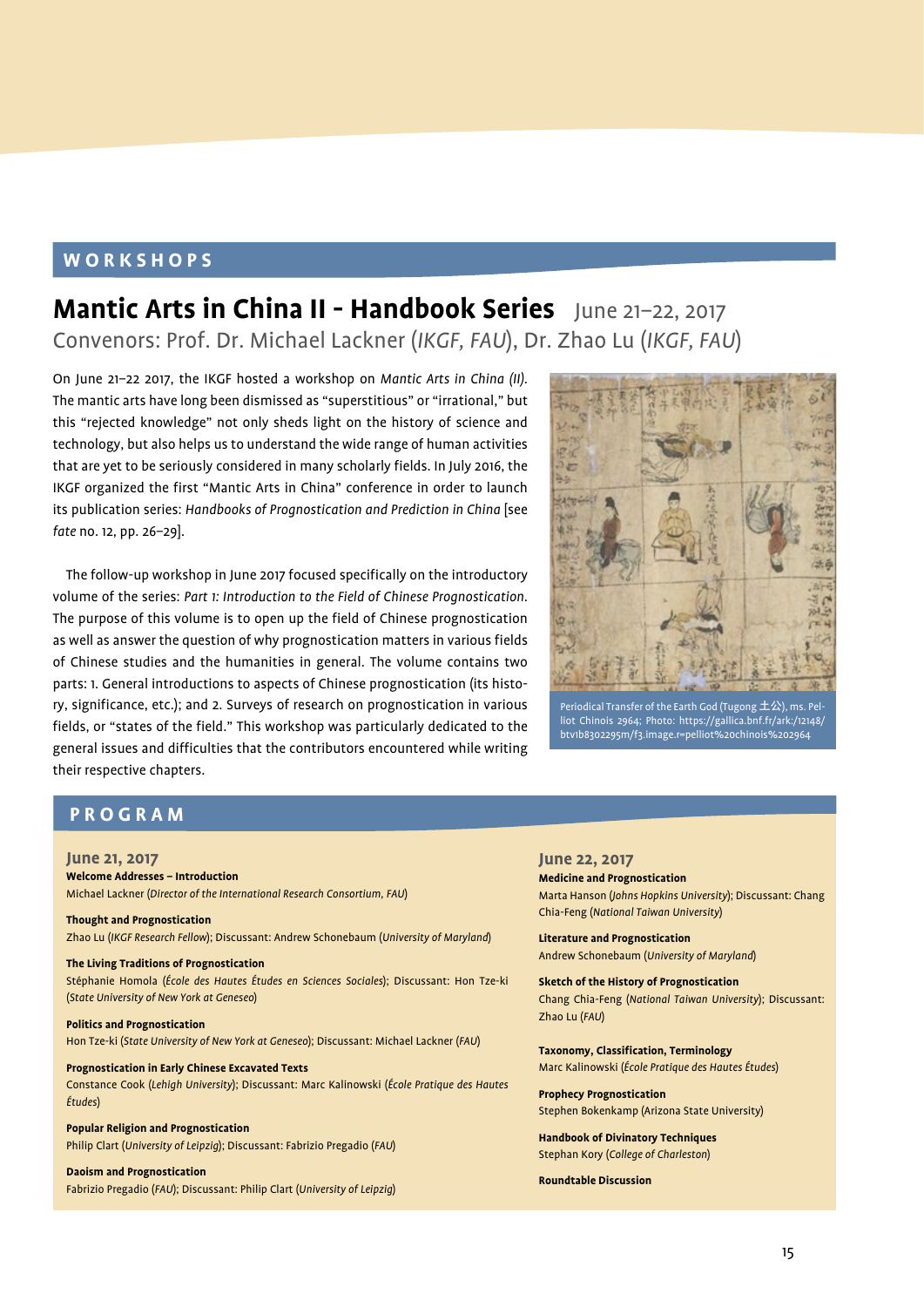## **Accounting for Uncertainty: Prediction and Planning in Asia's History II**

Michael Lackner (*IKGF*), Dagmar Schäfer (*MPIWG*)

May 3, 2017 to May 4, 2017

As part of an ongoing collaboration between the IKGF and the Max Planck Institute for the History of Science, Berlin (Department III, Artefacts, Action, and Knowledge, Director: Prof. Dagmar Schäfer), the Consortium hosted a workshop on prediction and planning on May 3–4 2017. The workshop was one of a series of events organized for the project entitled *Accounting for Uncertainty: Prediction and Planning in Asia's History*, which focuses on the varied methods and rationalities, as well as material tools, that actors employ when planning and predicting nature, matters of state, and their own lives. The overall goal of this project is twofold. On the one hand, it responds to a current trend in the field of the history of science and tries to find a research language and methodologies to study subjects that are conventionally marginalized in the field, such as divination. On the other hand, it intends to examine these subjects with the help of material culture and cultural archaeology. It seeks to juxtapose prognostication with other methods of predicting and planning the future in order to find common denominators of predictive methods in different societies throughout history. The workshop on May 3–4 constituted the fourth meeting of the project. Following up on former discussions about terminology, the workshop invited the participants in the project to present terms that were relevant to prediction as well as the scholarship related to them. The participants, who come from a variety of disciplines, drew on their ongoing research on topics such as medicine, environmental dynamics, spirit-writing, divination, and earthquake prediction. Based on the existing scholarship, they discussed central terms, such as 'complexity', 'safety' and 'expertise' in order to make them applicable to the overall project. For more information on the project and its participants, please visit: https://www.mpiwg-berlin.mpg.de/research/projects/ accounting-uncertainty-prediction-and-planning-asian-history.



#### **PROGRAM**

**May 3, 2017 Complexity Theory** David Bello (*Washington & Lee University/MPIWG*)

**Formation of Expertise & Evaluation Systems (I)** Anna Andreeva (*Universität Heidelberg/IKGF*)

**Formation of Expertise & Evaluation Systems (II)**  Stéphanie Homola (*École des Hautes Études en Sciences Sociales/MPIWG*)

**Safety (**安全 **vs** 安心**) & risk society** Kerry Smith (*Brown University/MPIWG*)

**Evidence (zheng** 證**)** Daniel Burton-Rose (*North Carolina State University/IKGF*)

**Propitious Signs (ruixiang** 瑞相**) & Sympathetic Responses (ganying** 感應**)** Chen Jinhua (*Brithish Columbia University/IKGF*)

**May 4, 2017 Zhu Xi** 朱熹 **and Divination**  Michael Lackner (*IKGF/FAU*)

**Sericulture Planning** Dagmar Schäfer (*MPIWG*)

**Roundtable Discussion**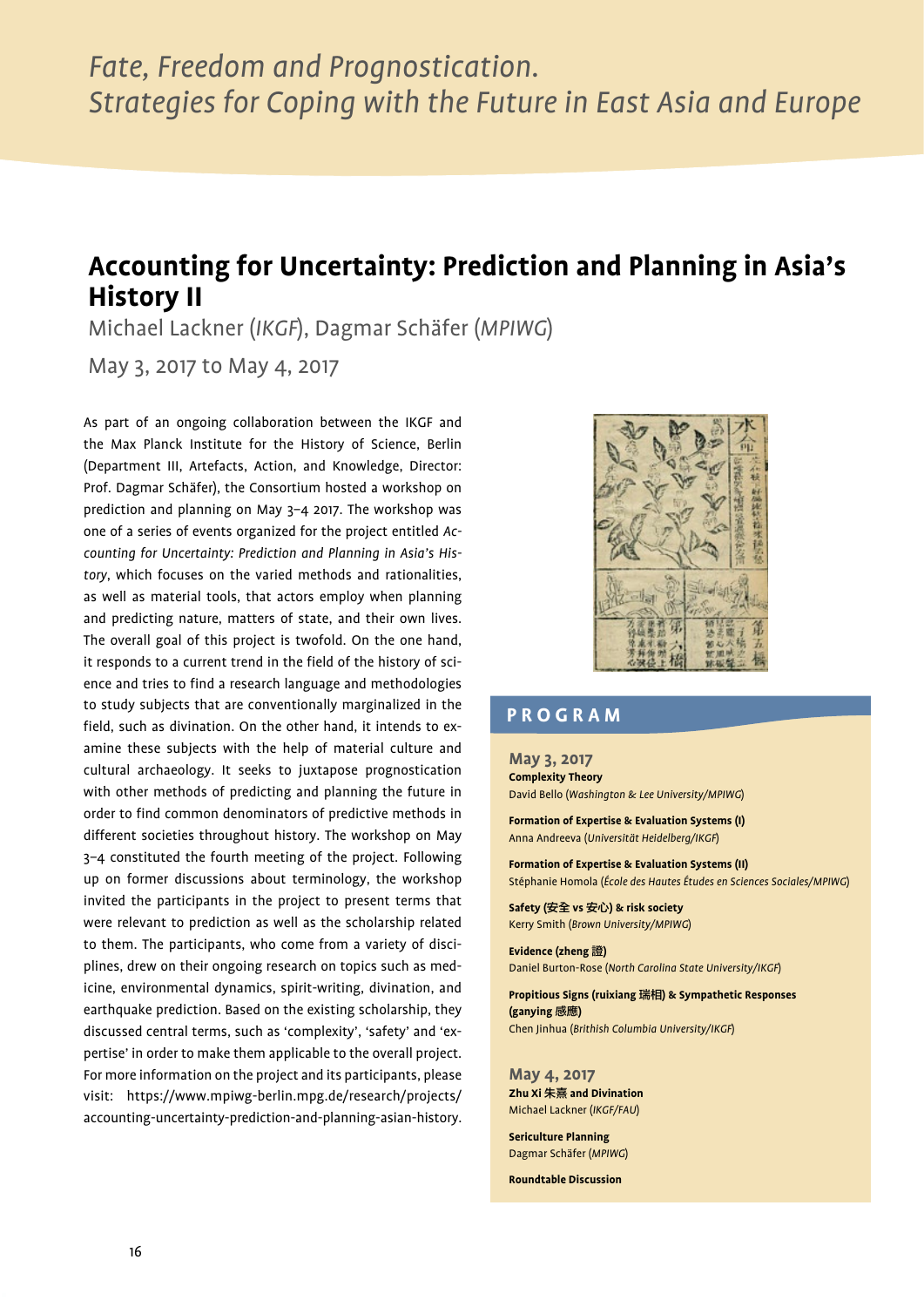#### **IN BRIEF**

- During the summer term, the IKGF hosted two editorial workshops dedicated to the ongoing compilation of a handbook entitled "*Prophecy and Prognostication in Medieval European and Mediterranean Societies*." The workshops took place on May 9–10 and July 13–14 2017, respectively, and featured presentations by scholars working on medieval Europe, Byzantine, the Islamic world as well as the Jewish tradition.
- IKGF fellows Matthias Heiduk, Martin Kroher, Philip Balsiger and Zhao Lu contributed to a joint panel held at the  $6<sup>th</sup>$  conference of the European Society for the Study of Western Esotericism which took place in Erfurt on June 1–3 2017. The overall theme of the conference was "*Western Esotericism and Deviance*." The panel, which was organized by Matthias Heiduk, was dedicated to the topic "*From Norm to Deviance - Accepted and Rejected Knowledge in Asian and European History*."
- Esther-Maria Guggenmos and Rolf Scheuermann organized a •panel at the 18th Congress of the International Association of Buddhist Studies, which was held at the University of Toronto on August 20–25 2017. The panel was entitled "*Concepts and Techniques of Prognostication*" and featured presentations by Petra Maurer (LMU Munich), Alexander Smith (École Pratique des Hautes Études), Kelsey Seymour (University of Pennsylvania), and Rolf Scheuermann (IKGF). This panel aimed to investigate Buddhist concepts regarding prognostication and related approaches for coping with individual and collective futures that emerged from joint research trajectories at the IKGF.
- **News from our former fellows and staff**: Former IKGF re-• search fellow Zhao Lu joined the Max Planck Institute for the History of Science (2017–2018) as a visiting fellow. Unfortunately, he will not return to Erlangen. Nevertheless, it is our great pleasure to congratulate him on his appointment as a tenure-track assistant professor at New York University, Shanghai.



Participants in the Prophecy and Prognostication in Medieval European and Mediterranean Societies workshop held on May 9-10 2017 Photo: IKGF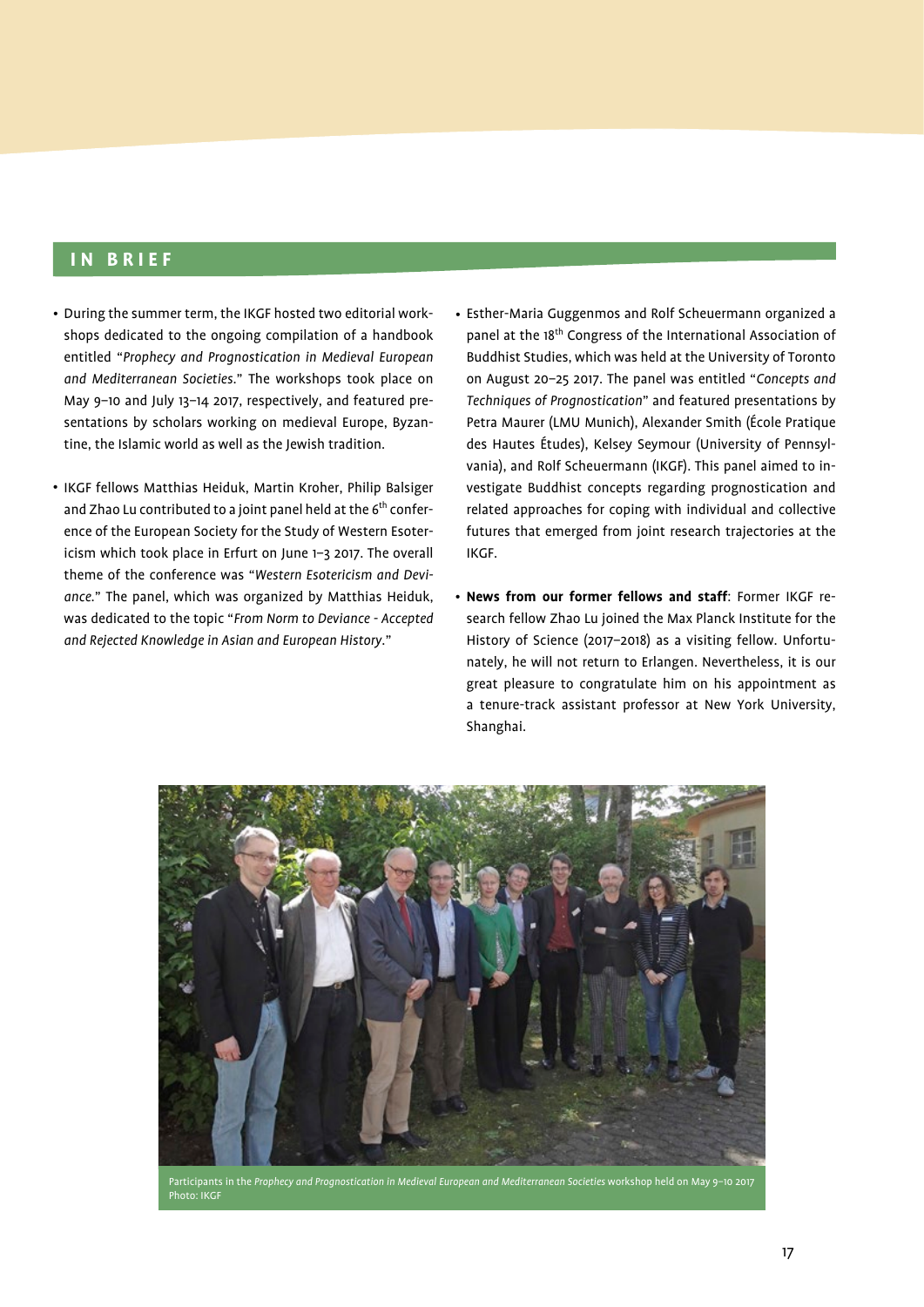#### **VISITING FELLOWS**



**Dr. Anna Andreeva**, Cluster of Excellence "Asia and Europe in a Global Context, University of Heidelberg (Germany); research stay (joint project with the Max Planck Institute for the History of Science): May-July 2017; research topic: Childbirth and the Arts of Judgement in Medieval Japan



**Prof. Dr. Stephen R. Bokenkamp**, School of International Letters and Cultures, Arizona State University (USA); research stay: May-August 2017; research topic: Divination and Early Daoism



**Dr. Daniel Burton-Rose**, Department of History, North Carolina State University Raleigh (USA); research stay (joint project with the Max Planck Institute for the History of Science): May–July 2017; research topic: Elite Religiosity in Late Imperial Suzhou: Peng Dingqiu (1645-1719) and Self-Fashioned Literati Piety



**Prof. Dr. Charles Burnett**, The Warburg Institute, London; research stay: July–August 2017; research topic: Medieval Latin Translations of Works on Astronomy and Astrology, Early Medieval Latin Astrological Prognostica.



**Prof. Dr. Jinhua Chen**, Department of Asian Studies, University of British Columbia (Canada); research stay (joint project with the Max Planck Institute for the History of Science): May–July 2017; research topic: Prognosticating the Uncertain: Ruixiang-related Ideas and Practices in Medieval China



**Prof. Dr. Constance Cook**, College of Arts and Sciences, Department of Modern Languages and Literatures, Lehigh University (USA); research stay: June–July 2017; research topic: Myth, History, and Music in the Creation of the Excavated Bamboo Guicang 歸藏 Hexagram Text.



**Prof. Dr. Brandon Dotson**, Department of Theology, Georgetown University (USA); research stay: June–July 2017; research topic: Divination, Fortune, and Kingship in Tibet



**Prof. Dr. Michael Grünbart**, Westfälische Wilhelms-Universität Münster, research stay: April–September 2017; research topic: Signs and prodigies at the Byzantine Court: Their Significance and Function in Political Prognostication from the 6<sup>th</sup> to 15<sup>th</sup> centuries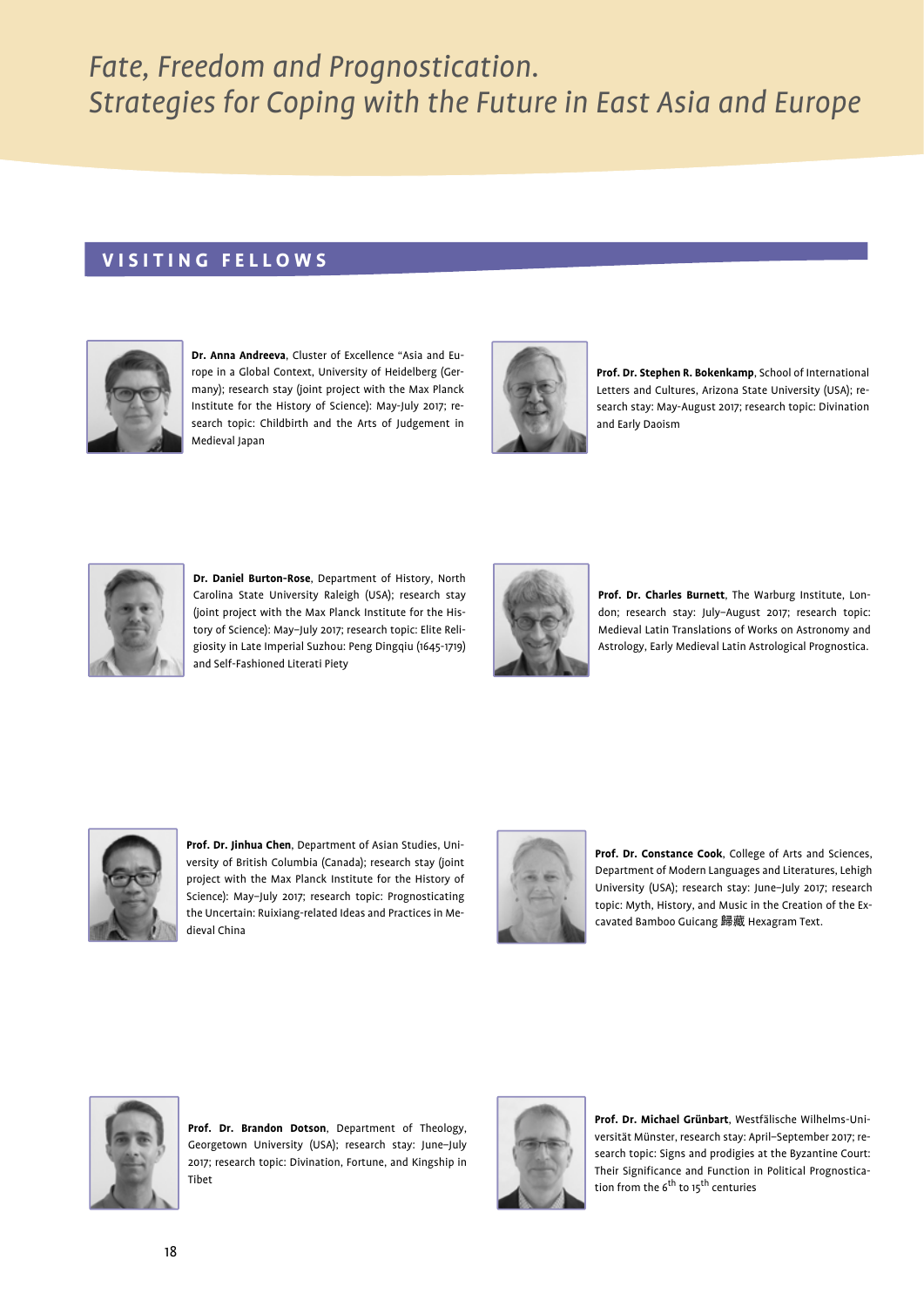

**Dr. Anke Holdenried**, Bristol University (UK); research stay: June–August 2017; research topic: Prophecy and Visions in the Latin Tradition



**Dr. Stephan N. Kory**, Department of Modern Languages and Literatures, Swarthmore College (Cleveland, USA), research stay: June 2016–May 2017, research topic: Letting the Right Ones In: State-Sanctioned Memories of Diviners, Healers, and Artisans in Five Mid-seventh-century Dynastic Histories



**Prof. Dr. Petra Maurer**, Institute of Indology and Tibetology, University of Munich, Bavarian Academy of Sciences and Humanities; research stay: May–July 2017; research topic: Tibetan Geomancy (*sa dpyad*)



**Dr. Kunze Rui**, Department of Chinese Culture and Society, University of St. Gallen (Switzerland); research stay: July–September 2017; research topic: Fantasizing Science: Science Fiction in the People's Republic of China (PRC): 1955–85



**Dr. Shao Jian**, Institute of History, Shanghai Academy of Social Sciences; research stay: July–September 2017; research topic: Zheng Guanying's Thoughts on Daoism and Daoist Practice



**Prof. Dr. Jan-Ulrich Sobisch**, Institute of Cross-Cultural Studies, University of Copenhagen; research stay: May– October 2017; research topic: The Dice Divination of the Tibetan Protectress A phyi Chos kyi sgrol ma



**Prof. Dr. Carsten Storm**, Department of Middle Eastern and Far Eastern Languages and Cultures, Chinese Studies, FAU; research stay: April 2017–March 2018; research topic: Prediction and the Narrative Order in Fictional Diaries of the Republican Era